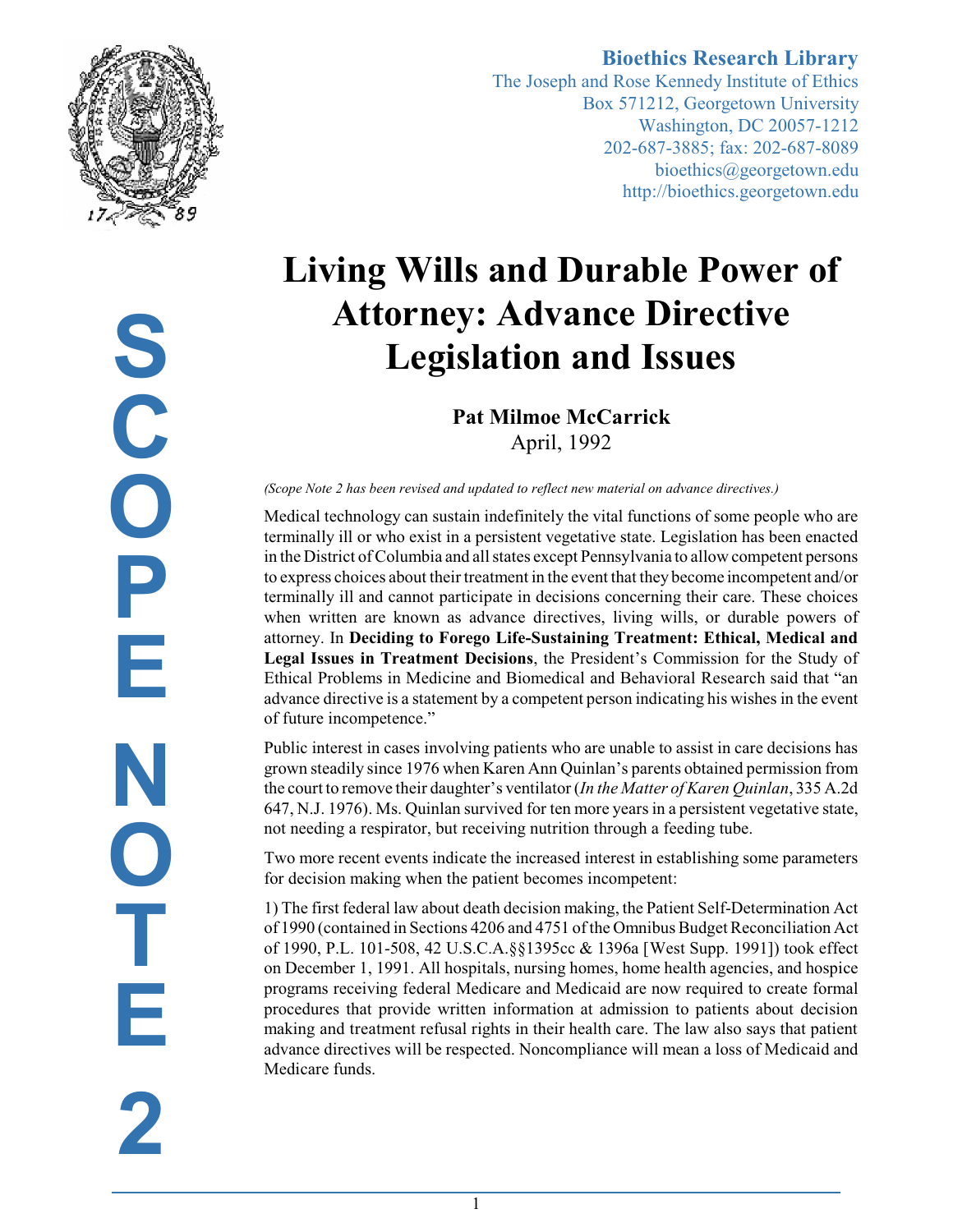2) The United States Supreme Court acted on a case concerning a request for the withdrawal of a feeding tube from a patient in a persistent vegetative state. Nancy Cruzan's parents requested that her feeding tube be considered medical treatment and that it be withdrawn. Ms. Cruzan had been in a persistent vegetative state since an automobile accident in 1983. The Supreme Court of Missouri had ruled in November 1988 that Mr. and Mrs. Cruzan could not remove their daughter's tube (*Cruzan v. Harmon*, 760 S.W.2d 410, Mo. banc 1988). On June 25, 1990, the U.S. Supreme Court noted in a 5-4 decision that federal constitutional rights would grant a competent person's right to refuse nutrition and hydration based on the 14th Amendment, but that a state could require clear evidence that an incompetent person had expressed desires that surrogates later used in decision making (*Cruzan v. Director*, Missouri Department of Health, 110 S.Ct. 2841,1990). The Cruzan parents' request returned to the Jasper County court which had originally said that the feeding tube could be removed. The Missouri attorney general requested that the state be dismissed as a party to the action; this time no appeals followed the court's decision that the tubes could be removed, and Ms. Cruzan died December 26, 1990.

To prevent apprehension about future treatment if one becomes terminally or critically ill and incompetent to communicate, many people execute written advance directives, often known as living wills. The laws governing these documents are known as "natural death" or "death with dignity" statutes, and offer a patient, the family, and the health care givers legal protection and directions for future treatment aimed at keeping health decisions free from court action.

Some persons are opposed to the living will on the basis that the documents may appear to erode established patient rights. Others, particularly physicians, indicate that those in charge of health care will be hampered in supplying appropriate treatment in situations that could not possibly have been foreseen by the writer of the advance directive. Pellegrino andThomasma in **FOR THE PATIENT'S GOOD: THE RESTORATION OF BENEFICENCE IN HEALTH CARE** write:

#### **TABLE OF CONTENTS**

| Durable Power of Attorney. 5 |
|------------------------------|
|                              |
| Government Documents. 8      |
|                              |
|                              |
|                              |
|                              |
|                              |
| Additional Readings 19       |
|                              |

"There are few absolutes at the bedside. For this reason, living will legislation in some states provides for directives to physicians that are merely advisory about the patient's preference. Physicians may sometimes act against these preferences if conditions arise that may not have been foreseen by the patient. For example, patients may refuse the respirator (anticipating dying by heart failure or cancer.) They come to the hospital for a biopsy and acquire the iatrogenic disease of septic shock. The physician has, in a real way, caused this disease, and since it is under certain circumstances reversible, to benefit the patient a decision requires treatment until the patient can fully comprehend the actual circumstances and reassess his or her wishes in light of those circumstances"(p. 19).

Other persons disagree with the concept of living wills, and think that these documents allow an opening to acceptance of active mercy killing, either by the patient or by care givers, and eventually, by society in general.

## **Living Wills**

In 1976 California was the first state to enact natural death legislation; now with the exception of Pennsylvania, all states and the District of Columbia have statutes concerned with advance directives. States that do not have living will legislation are Massachusetts, Michigan, New York, and Pennsylvania.

In the jurisdictions that do have statutes, there are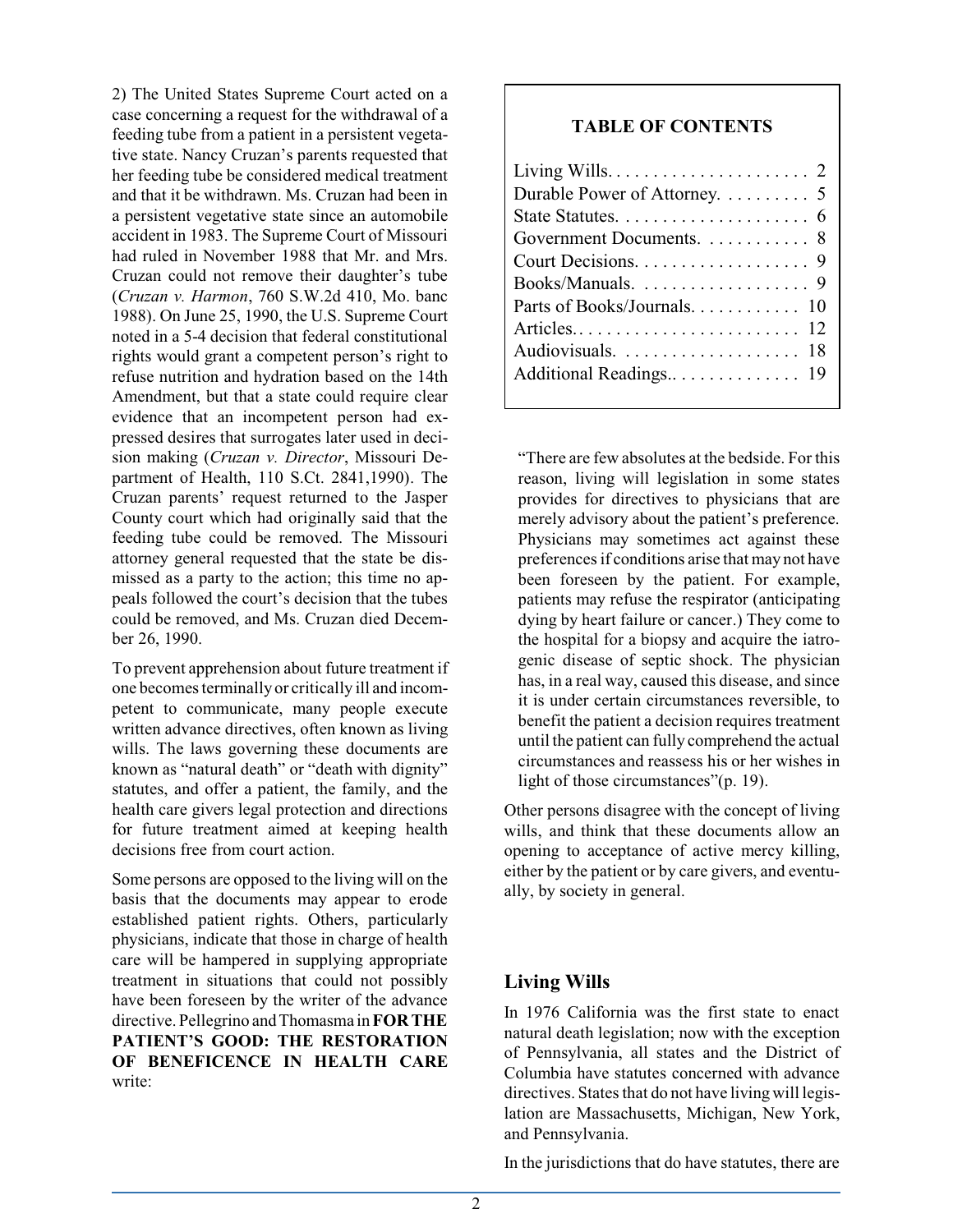variations in instructions for those who wish to draw up an advance directive for treatment in the event they are unable to make their own decisions, Some states have stipulated or suggested texts (which can be found in the statute). Choice in Dying, 250 West 57th Street, New York, NY 10107, 212-246-6973, has specific texts available for those states requiring such documents, and also generic advance directive forms for the others. Inquiries about obtainingindividual copies of these blank forms are welcomed by the organization, which maintains up-to-date files on the status of natural death acts across the nation.

## **Sample Generic Living Will**

To my family, doctors and all those concerned with my care:

I, \_\_\_\_\_\_\_\_\_\_\_\_\_\_\_\_\_\_\_\_\_\_\_\_\_\_\_\_\_\_\_, being of sound mind, make this statement as a directive to be followed if I become unable to participate in decisions regarding my medical care.

If I should be in an incurable or irreversible mental or physical condition with no reasonable expectation of recovery, I direct my attending physician to withhold or withdraw treatment that merely prolongs my dying. I further direct the treatment be limited to measures to keep me comfortable to relieve pain.

These directions express my legal right to refuse treatment. Therefore I expect my family, doctors, and everyone concerned with my care to regard themselves as legally and morally bound to act in accord with my wishes, and in so doing be free of any legal liability for having followed my directions.

I especially do not want:

(Here list specific treatment not wanted. Examples include: respirator support, intravenous or nasogastric feeding or fluids, cardiac resuscitation, organ transplantation, dialysis, or surgery.)

Other instructions:

(Here list care that is desired, e.g. pain medicine.)

Proxy Designation Clause: Should I become unable to communicate my instructions as stated above, I designate the following person to act in my behalf:

Name:

Address: \_\_\_\_\_\_\_\_\_\_\_\_\_\_\_\_\_\_\_\_\_\_\_\_\_\_\_\_\_\_\_\_\_\_\_\_\_\_\_\_\_\_\_\_\_\_\_\_\_\_\_\_\_\_\_\_\_\_\_\_\_\_\_\_\_\_\_\_

If the person named above is unable to act in my behalf, I authorize the following person to do so:

Name:

Address:

This living will declaration expresses my personal treatment preferences. The fact that I may have also executed a document in the form recommended by state law should not be construed to limit or contradict this living will declaration, which is an expression of my common-law and constitutional rights.

| Signed:  | (name of person writing the living will) | Date |  |
|----------|------------------------------------------|------|--|
| Witness: |                                          | Date |  |
| Witness: |                                          | Date |  |

*(This generic directive is the one available from Choice in Dying, New York City.)*

Other groups also have forms available. Part of the Catholic Health Association's brief **Christian Affirmation of Life** is reprinted below

"To my family, friends, pastor, physician, and

attorney: Because of my Christian belief in the dignity of the human person and my eternal destiny in God, I ask that if I become terminally ill I be fully informed of the fact so that I can prepare myself emotionally and spiritually to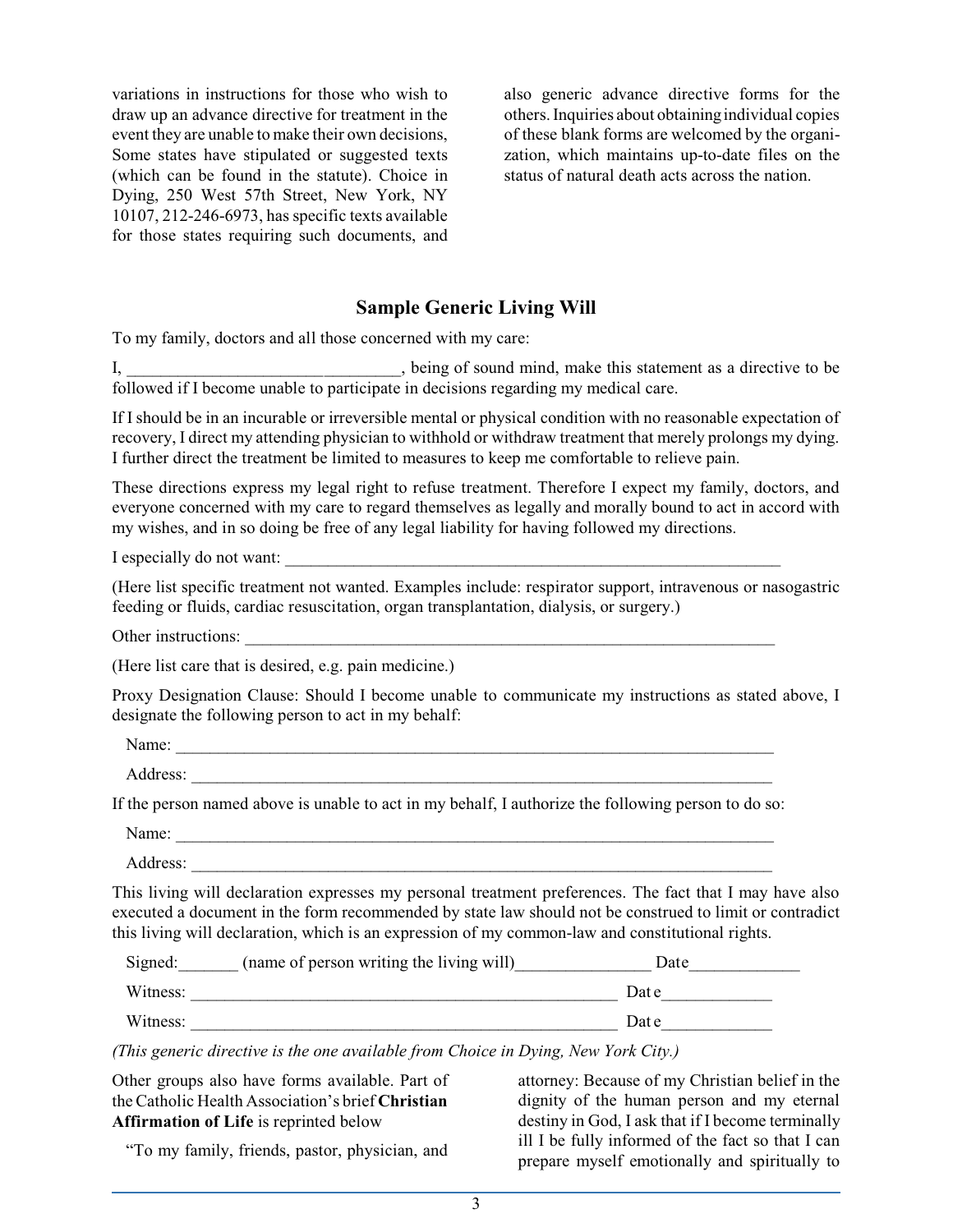die.

I have a right to make my own decisions concerning treatments that might unduly prolong the dying process. If I become unable to make these decisions and have no reasonable expectation of recovery, then I request that no ethically extraordinary treatment be used to prolong my life but that my pain be alleviated if it becomes unbearable, even if this results in shortening my life. ('Ethically extraordinary treatment' is treatment that does not offer a reasonable hope of benefit to me or that cannot be accomplished without excessive expense, pain, or other grave burden.) However, no treatment should be used with the intention of shortening my life."

The Midwest Bioethics Center and the Kansas City Metropolitan Bar Association have worked together to provide a form suitable for Missouri and Kansas that includes stipulations concerning care for "an incurable injury, disease, or illness certified to be a terminal condition by two physicians who have personally examined me, one of whom shall be my attending physician, and the physicians have determined that my death will occur whether or not life-sustaining procedures are utilized and where the application of life-sustaining procedures would serve only to artificially prolong the dying process, and I am unable to participate in decisions regarding my medical treatment, I direct that such procedures be withheld or withdrawn, and that I be permitted to die naturally with only the administration of medication or the performance of any medical procedure deemed necessary to provide me with comfort." The document asks that the family and physicians honor the declaration as the patient's right to refuse medical or surgical treatment and says that the patient is capable mentally and emotionally to

make an advance directive. Additional instructions contain specific provisions. Three diagnostic situations are mentioned: a terminal condition; a condition, disease or injury without hope of significant recovery; and extreme mental deterioration.

Medical procedures cited include surgery, heartlung resuscitation (CPR), antibiotics, mechanical ventilator, tube feedings, or intravenous feeding. Other instructions include requesting pain relief and comfort treatment even if this should shorten life, suppress appetite or breathing, or be habitforming; and a request to live out life at home rather than in a hospital or nursing home.

Witnesses must be unrelated by blood or marriage, not entitled to any portion of the declarant's estate, and not responsible financially for medical expenses.

All states with living will statutes require that the person executing the document be competent, and most require that the documents be signed by two witnesses who are neither responsible for the care of the patient nor would benefit from the death of the patient.

After execution of an advance directive, the person writing it should discuss the document with family or friends and with the personal physician, lawyer and religious advisor. Each may have a photocopy of the document, but to avoid confusion only one original is recommended, particularly if any subsequent changes are made. Choice in Dying literature indicates that in states having natural death acts, most statutes provide freedom from legal liability for health personnel who comply with the directive; physicians must carry out the provisions of the living will or make an effort to transfer the patient to another physician who will make such an effort; a terminal condition must be medically diagnosed; and other rights of the patient must not be restricted. Pregnancy restricts living will instructions in almost all states. Those wishing to draw up such a document should check any variations that may apply in their respective state. Advance directives which go beyond state statute provisions may be legal under constitutional or common law, and many statutes specifically acknowledge the right to modify the language of the directive.

An advance directive may be revoked at anytime by the person who wrote the directive, and often an oral revocation is sufficient to cancel the various treatment decisions. Again, however, interested persons should consult natural death statutes of the state of residence.

## **Durable Power of Attorney**

Another method of planning for health care decisions in the event of incompetency is to name a durable power of attorney who can make proxy decisions to carry out the patient's wishes. The general durable power of attorney is legal in 50 states and the District of Columbia. A durable power of attorney specifically for health care decisions has been recognized in 46 states and the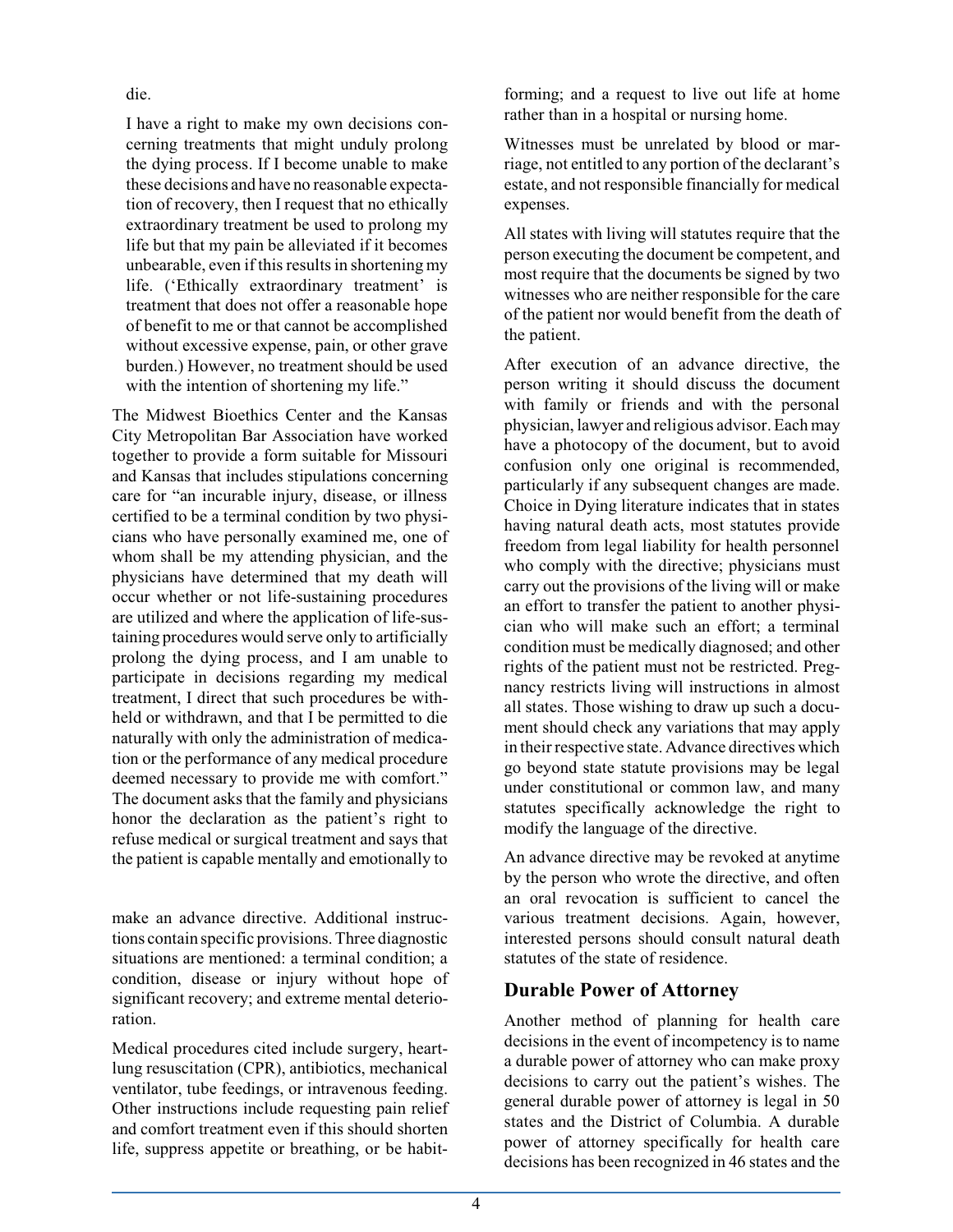District of Columbia, and "is the agent who 'stands in the shoes' of the patient. This premise defines the agent's obligations to the patient and the agent's authority in relation to others: health care professionals, medical institutions and the patient's family members." (New York State Task Force on Life and the Law in its **LIFE-SUSTAINING TREATMENT: MAK-**

**ING DECISIONS AND APPOINTING A HEALTH CARE AGENT**. New York: New York State Task Force on Life and the Law, 1987, p. 91). It is important for the person who selects a proxy health care decision maker to realize that this proxy has full authority to act as if he or she were the patient making these decisions (p. 157).

## **Sample Durable Power of Attorney for Health Care Form**

This is an important legal document. Before signing this document, it is vital for you to know and understand these facts:

This document gives the person you name as your attorney in fact the power to make health-care decisions for you if you cannot make the decisions for yourself. After you have signed this document, you have the right to make health-care decisions for yourself if you are mentally competent to do so. In addition, after you have signed this document, no treatment may be given to you or stopped over your objection if you are mentally competent to make that decision.

You may state in this document any type of treatment that you do not desire and any that you want to make sure you receive. You have the right to take away the authority of your attorney in fact, unless you have been adjudicated incompetent, by notifying your attorney in fact. It is advisable to revoke in writing and to place copies of the revocation wherever this document is located.

If there is anything in this document that you do not understand, you should ask a social worker, lawyer, or other person to explain it to you. You should keep a copy of this document after you have signed it. Give a copy to the person you name as your attorney in fact. If you are in a health-care facility, a copy of this document should be included in your medical record.

I, hereby appoint: (name, home address, home and work telephones) as my attorney in fact to make health-care decisions for me if I become unable to make my own health-care decisions. This gives my attorney in fact the power to grant, refuse, or withdraw consent on my behalf for any health-care service, treatment or procedure. My attorney in fact also has the authority to talk to health-care personnel, get information and sign forms necessary to carry out these decisions.

If the person named as my attorney in fact is not available or is unable to act as my attorney in fact, I appoint the following person to serve in the order listed below:

1. \_\_\_\_\_\_\_\_\_\_\_\_\_\_\_\_\_\_\_\_\_\_\_\_\_\_\_\_\_\_\_\_\_\_\_\_\_\_ (name, home address, home and work telephones).

2.  $\blacksquare$  (name, home address, home and work telephones).

With this document, I intend to create a power of attorney for health care, which shall take effect if I become incapable of making my own health-care decisions and shall continue during that incapacity.

My attorney in fact shall make health-care decisions as I direct below or as I make known to my attorney in fact in some other way.

Statement of directives concerning life-prolonging care, treatment, services, and procedures:

Special provisions and limitations:

By my signature I indicate that I understand the purpose and effect of this document.

 $\mathcal{L}_\text{max} = \mathcal{L}_\text{max} = \mathcal{L}_\text{max} = \mathcal{L}_\text{max} = \mathcal{L}_\text{max} = \mathcal{L}_\text{max} = \mathcal{L}_\text{max} = \mathcal{L}_\text{max} = \mathcal{L}_\text{max} = \mathcal{L}_\text{max} = \mathcal{L}_\text{max} = \mathcal{L}_\text{max} = \mathcal{L}_\text{max} = \mathcal{L}_\text{max} = \mathcal{L}_\text{max} = \mathcal{L}_\text{max} = \mathcal{L}_\text{max} = \mathcal{L}_\text{max} = \mathcal{$ 

I sign my name to this form on  $((date))$  at  $((address))$ . Signature  $($ 

Witnesses: I declare that the person who signed or acknowledged this document is personally known to me, that the person signed or acknowledged this durable power of attorney for health care in my presence, and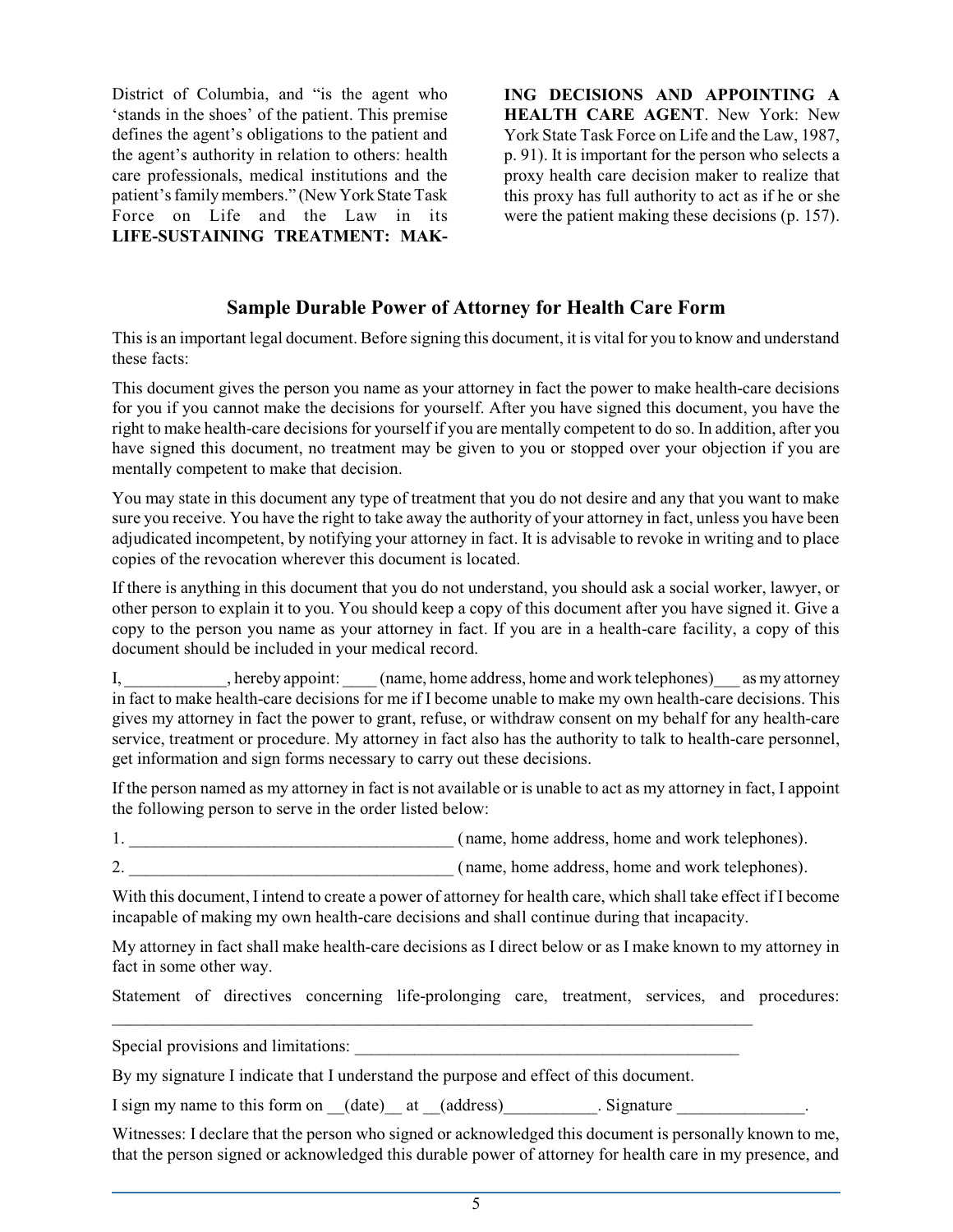that the person appears to be of sound mind and under no duress, fraud, or undue influence. I am not the person appointed as the attorney in fact by this document, nor am I the health-care provider of the principal or an employee of the health-care provider of the principal.

First Witness: (Signature, print name on following line, home address, date) . Second Witness: (Signature, print name on following line, home address, date)

(March 16, 1989, D.C. Law 7-189, § 8, 35 DCR 8653). *This form was supplied by Barbara Mishkin, Esq., and was taken from the District of Columbia Code Annotated, 1981 ed.; Volume 5, 1989 replacement, Chapter 22 Health-Care Decisions, Sec. 21-2207*.

#### **State Statutes**

**Alabama** Natural Death Act [1981], Ala. Code §§ 22-8A-1 to -10(1990).

**Alaska** Rights of Terminally Ill Act [1986], Alaska Stat. §§ 18.12.010 to -.100 (1986). Alaska Statutory Form Power of Attorney Act [1988], Alaska Stat. §§ 13.26.332 to 13.26.353 (1990).

**Arizona** Medical Treatment Decisions Act [1985,1991), Ariz. Rev. Stat. Ann. §§ 36-3201 to -3210 (1986, 1991). Arizona Powers of Attorney Act [1974], Ariz. Rev. Stat. Ann. §§ 14-5501 to -5502 (1975).

**Arkansas** Rights of the Terminally Ill or Permanently Uncon-scious Act [1987], Ark. Stat. Ann. §§ 20-17-201 to -218 (Supp. 1987).

**California** Natural Death Act [1976,1991], California Health & Safety Code §§ 7185 to 7194.5 (West Supp. 1991). California Statutory Form Durable Power of Attorney for Health Care Act [1984, 1985, 1988, 1990, 1991], Cal. Civil Code §§ 2430 to 2444 (West Supp. 1991).

**Colorado** Medical Treatment Decision Act [1985,1989], Colo. Rev. Stat. §§ 15-18-101 to -113 (1987 & Supp. 1990). Colorado Powers of Attorney Act [1963], Colo. Rev. Stat. §§ 15.14-501 to -502 (1987).

**Connecticut** Removal of Life Support Systems Act [1985, 1991], Conn. Gen. Stat. §§ 19a-570 to -575 (Supp. 1991). Connecticut Statutory Short Form Durable Power of Attorney Act [1990,1991], Conn. Gen. Stat. §§ 1-43 to -54a (Supp. 1991).

**Delaware** Death With Dignity Act [1982, 1983], Del. Code Ann. tit. 16, §§ 2501 to 2509 (1983).

**District of Columbia** Natural Death Act of 1981 [1982], D.C. Code Ann. §§ 6-2421 to-2430 (Supp. 1988). District of Columbia Health-Care Decisions Act [1988], D.C. Code Ann. §§ 212201 to -2213 (1989).

**Florida** Life-Prolonging Procedure Act [1984, 1985, 1990], Fla. Stat. Ann. §§ 765.01 to -.15 (1986 & Supp. 1991). Florida Durable Power of Attorney Act [1974, 1977, 1983,1988,1990], Fla. Stat. Ann. § 709.08; Act (Supp. 1991) Health Care Surrogate Act, Fla. Stat Ann. §§ 745.41 to -.52 (Supp. 1990).

**Georgia** Living Wills Act [1984, 1986, 1987, 1989], Ga. Code Ann. §§ 31-31-1 to -12 (1991). Georgia Durable Power of Attorney for Health Care Act (1990), Ga. Code §§ 31-36-1 to -13 (1991).

**Hawaii** Medical Treatment Decisions Act [1986], Hawaii Rev. Stat. §§ 327D-1 to -27 (Supp. 1990, 1991). Hawaii Uniform Durable Power of Attorney Act [1989], Hawaii Rev. Stat. §§ 551D-1 to -7 (Supp. 1990), health care decisions authorized by Medical Treatment Decisions Act., Hawaii Rev. Stat. § 237D- 26 (Supp. 1990).

**Idaho** Natural Death Act [1977, 1986, 1988], Idaho Code §§ 39- 4501 to -4509 (1985 & Supp. 1991).

**Illinois** Living Will Act [1984, 1988], Ill. Ann. Stat. ch. 110 ½ §§ 701 to 710 (Smith-Hurd Supp. 1991). Illinois Powers of Attorney for Health Care Act [1987, 1988], Ill. Stat. ch. 110 ½, §§ 804-1 to -11 (Smith-Hurd Supp. 1991).

**Indiana** Living Wills and Life-Prolonging Procedures Act [1985], Ind. Code Ann. §§ 16-8-11-1 to -22 (Burns 1990). Indiana Powers of Attorney Act [1991], Ind. Cod Ann. §§ 30-5-1-1 to -10-4 (Supp. 1991).

**Iowa** Life-sustaining Procedures Act [1985, 1987], Iowa Code Ann. §§ 144A.1 to -.11 (1989). Iowa Durable Power of Attorney for Health Care Act [1991], Iowa Code Ann. §§ 144B.1 to -.11(1991).

**Kansas** Natural Death Act [1979], Kan. Stat. Ann. §§ 65- 28,101 to -28,109 (1985). Kansas Durable Power of Attorney for Health Care Decisions Act [1989], Kan. Stat. Ann. §§ 58-625 to -632 (Supp. 1991).

**Kentucky** Living Will Act [1990], Ky. Rev. Stat. §§ 311.622 to -.642 (Supp. 1990). Kentucky Health Care Surrogate Act [1990], Ky. Rev. Stat. §§ 311.970 to -.986 (Supp. 1990).

Louisiana Life-Sustaining Procedures Act [1984, 1985, 1990, 1991], La. Rev. Stat. Ann. §§40:1299.58.1 to -.10 (Supp.1991). Louisiana Power of Attorney Act [1981,1990], Pub. Act 184.

**Maine** Uniform Rights of the Terminally Ill Act [1985, 1990, 1991], Me. Revised Stat. Ann. tit. 18a, §§ 5-701 to -714 (1990, 1991). Maine Powers of Attorney Act [1986], Me. Rev. Stat. Ann. tit. 18a § 5-501 (Supp. 1989).

**Maryland** Life-Sustaining Procedures Act [1985, 1986, 1987], Md. Health-General Code Ann. §§ 5-601 to -614 (1990). Maryland Durable Power of Attorney Act [1969, 1974], Md. Est. & Trust Code Ann. §§ 13-601 to -603 (1974), as interpreted by 73 Opinions of the Attorney General [Opinion No. 88-046 (October 17, 1988)] and 75 Opinions of the Attorney General [Opinion No. 90-044 (September 24, 1990)].

**Massachusetts** Health Care Proxies by Individuals Act [1990], Mass. Gen. L. ch. 201D (Supp. 1991).

**Michigan** Power of Attorney for Health Care Act [1990], Mich. Comp. Laws, §§ 496.1 to -.23(1990).

**Minnesota** Adult Health Care Decisions Act [1989], Minn. Stat. §§ 145B.01 to -.17 (Supp. 1991).

**Mississippi** Withdrawal of Life-Saving Mechanisms Act [1984], Miss. Code Ann. §§ 41-41-101 to -121 (Supp. 1991). Mississippi Durable Power of Attorney for Health Care Act [1990], Miss. Code Ann. §§ 41-41-151 to -183 (Supp. 1991).

**Missouri** Life Support Declarations Act [1985], Mo. Ann. Stat. §§ 459.010 to -.055 (Vernon Supp. 1991). Missouri Durable Power of Attorney for Health Care Act [1991], Mo. Ann. Stat. §§ 404.800 to -.865 (1991).

**Montana** Rights of the Terminally IllAct [1985, 1989, 1991], Mont. Code Ann. §§ 50-9-101 to -101, -201 to -206 (1991). Montana Durable Power of Attorney Act [1974,1985], Mont. Code Ann. §§ 72-5-501 to -502 (1991), as interpreted by Rights of the Terminally Ill Act § 50-9-103(4).

**Nevada** Withholding or Withdrawal of Life-Sustaining Procedures Act [1977, 1985, 1987, 1991], Nev. Rev. Stat. §§449.540 to -.690(1986 and Supp. 1989,1991). Nevada Durable Power of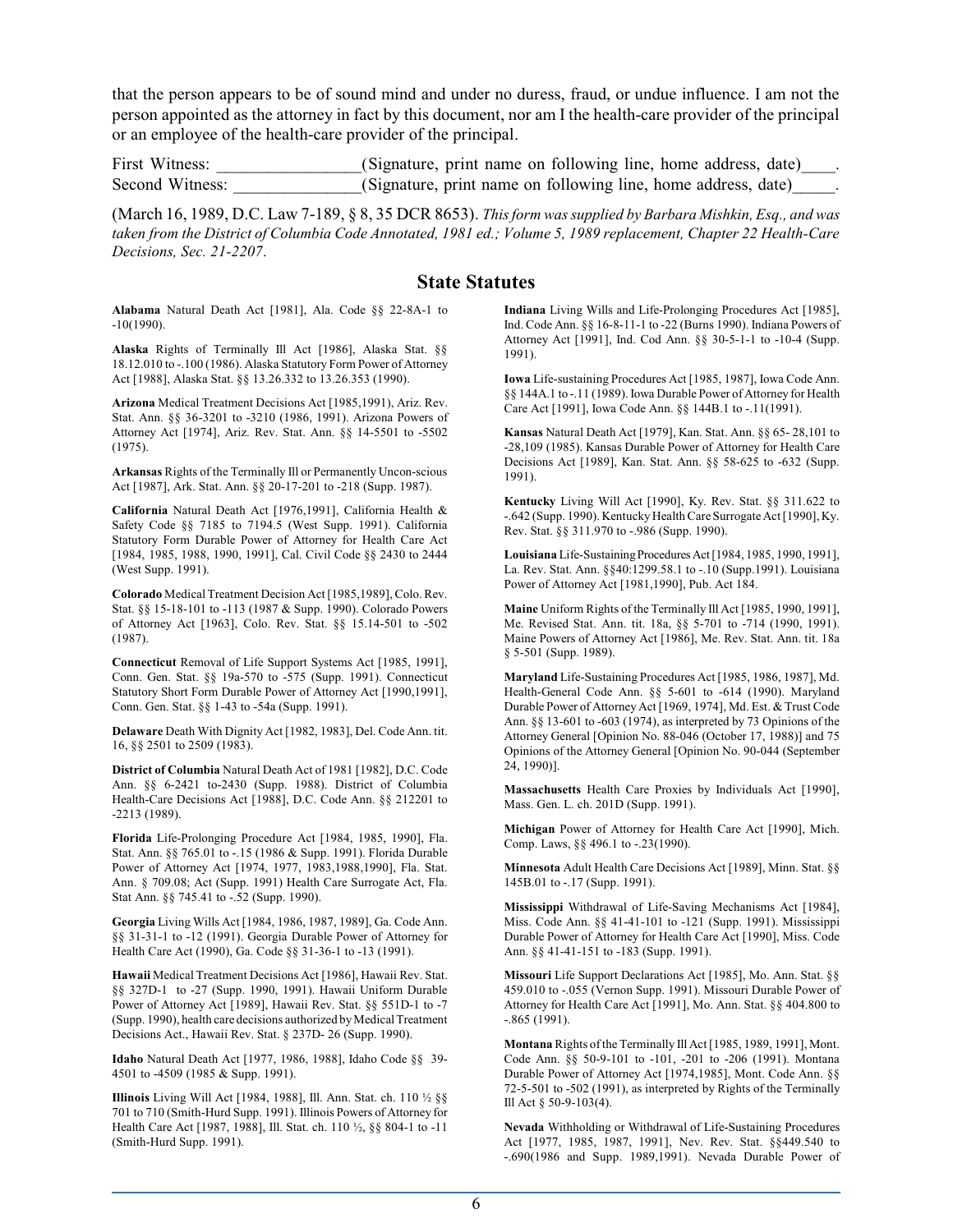Attorney for Health Care Act [1987, 1991], Nev. Rev. Stat. Ann. §§ 449.800 to -.860 (Supp. 1989, 1991).

**New Hampshire** Living Wills Act [1985,1991], N.H. Rev. Stat. Ann. §§ 137-H:1 to -1H:16 (Supp. 1990, 1991). New Hampshire Durable Power of Attorney for Health Care [1991], N.H. Rev. Stat. Ann. §§ 137-J:1 to -J:16 (1991).

**New Jersey** Advance Directives for Health Care Act [1991], S.B. 1211 (signed July 11, 1991).

**New Mexico** Right to Die Act [1977, 1984]. N.M. Stat. Ann.§§ 24-7-1 to -11(1991). New Mexico Durable Power of Attorney Act [1989], N.M. Stat. Ann. §§45-5.501 to -502 (Supp. 1991).

**New York** Health Care Proxy Act [1990], N.Y. Pub. Health Law §§ 2980 to 2994 (McKinney Supp. 1991).

**North Carolina** Right to Natural Death Act [1977, 1979, 1981, 1983, 1991], N.C. Gen. Stat. Ann. §§ 90-320 to -322 (1990, 1991). North Carolina Power of Attorney Act [1991], N.C. Stat. §§ 32A-15 to -26 (1991).

**North Dakota** Rights of the Terminally Ill Act [1989,1991], N.D. Cen. Code §§ 23-06-.4-01 to -14 (Supp. 1989, 1991). North Dakota Durable Powers of Attorney for Health Care Act [1991], N.D. Cent. Code §§ 23-06.5-01 to -18 (Supp. 1991).

**Ohio** Modified Uniform Rights of the Terminally Ill Act [1991], Ohio Rev. Code Ann. §§ 2133.01 to -.15 (Supp. 1991). Ohio Power of Attorney Act for Health Care [1989], Ohio Rev. Code Ann. §§ 1337.11 to -.17 (Supp. 1990, 1991).

**Oklahoma** Natural Death Act [1985, 1987, 1990], Okla. Stat. Ann. tit. 63, §§ 3101-3111 (Supp. 1991). Oklahoma Hydration & Nutrition for Incompetent Patients Act [1987, 1990], Okla. Stat. Ann. tit. 63, §§ 3080.1 to -.4 (Supp. 1990).

**Oregon** Rights with Respect to Terminal Illness Act [1977, 1983,1987], Or. Rev. Stat. §§ 127.605 to -.650(1990). Oregon Durable Power of Attorney for Health CareAct[1989], Or. Rev. Stat. §§ 127.505 to -.585 (1990). Oregon Patient Self Determination Act [1991], (Supp. 1991).

Pennsylvania Durable Powers of Attorney Act [1982], Pa. Stat. Ann. tit. 20, §§ 5601 to 5607 (Supp. 1991).

**Rhode Island** Rights of the Terminally Ill Act [1991], R.I. Gen. Laws §§ 23-4.11 to -13 (Supp. 1991). Rhode Island Health Care Power of Attorney Act [1986, 1989], R.I. Gen. Laws §§ 23-4.10-1 to -2 (1989).

**South Carolina** Death with Dignity Act [1986, 1988, 1991], S.C. Code Ann. §§ 44-77-10 to -160 (Law. Co-op Supp. 1990, 1991). South Carolina Powers of Attorney Act [1986, 1990], S.C. Code Ann. §§ 62-5.501 to -502 (Law. Co-op Supp. 1990).

**South Dakota** Living Will Act [1991], S.D. Codified Laws Ann. §§ 34-12D-1 to -22 (Supp. 1991). South Dakota Durable Powers of Attorney Act [1977, 1979, 1990], S.D. Codified Laws Ann. §§ 59-7-2.1 to -2.8 (Supp. 1991).

**Tennessee** Right to Natural Death Act [1985, 1991], Tenn. Code Ann. §§ 32-11-101 to -110 (Supp. 1990, 1991).Tennessee Durable Power of Attorney for Health Care [1990], Tenn. Code Ann. §§ 34-6-101 to -214 (Supp. 1990).

**Texas** Natural Death Act [1977, 1979, 1983, 1985, 1990], Tex. Rev. Civ. Stat. Ann. §§ 672.001 to -021 (1991). Texas Durable Power of Attorney for Health Care Act [1989], Tex. Rev.Civ.Stat. tit. 71, ch. 20, art. 4590h-1 (Vernon Supp. 1991).

**Utah** Personal Choice and Living Will Act [1985,1988], Utah Code Ann. §§ 75-2-1101 to -1118 (Supp. 1991).

**Vermont** TerminalCareDocument Act[1982], Vt. Stat. Ann. tit. 18, §§ 5251-5262 and tit. 13, § 1801 (1987). Vermont Durable Powers of Attorney for Health Care Act [1987], Vt. Stat. Ann. tit. 14, ch. 121, §§ 3451 to 3467 (Supp. 1988).

**Virginia** Natural Death Act [1983,1988,1989, 1991],Va. Code §§ 54.1-2981 to -2992 (1991). Virginia Durable Power of At-torney Act [1954,1968,1987], Va. Code §§11-9.1 to -9.4 (Supp. 1991), health care decisions authorized by Va. Code § 37.1-134.4 (1990 & Supp. 1991; 1990 Att'y Gen. Ann. Rep. 205).

**Washington** Natural Death Act [1979], Wash. Rev. Code Ann. §§ 70.122.010 to -.905 (Supp. 1991). Washington Durable Power of Attorney—Health Care Decisions Act [1989], Wash. Rev. Code Ann. 11.94.010 (Supp. 1991).

**West Virginia** Natural Death Act [1984, 1991], W. Va. Code §§ 16-30-1 to -10 (1985, Supp. 1991). West Virginia Medical Power of Attorney Act [1990], W. Va. Code §§ 16-30a-1 to-20 (Supp. 1990).

**Wisconsin** Natural Death Act [1984, 1986, 1988, 1991], Wisc. Stat. Ann. §§ 154.01 to -.15 (West 1989, 1991). Wisconsin Power of Attorney for Health Care Act [1990], Wisc. Stat. Ann. §§ 155.01 to -30(1990).

**Wyoming** Act [1984, 1985, 1987, 1991], Wyo. Stat. §§ 33-22-101 to -109 (1987, Supp. 1991). Wyoming Durable Power of Attorney for Health Care Act [1991], Wyo. Stat. §§ 3-4-201 to -214 (Supp. 1991).

#### *(Citations were obtained from Choice in Dying's November24 1991 compilation.)*

State legislatures across the nation have pending living will legislation and the natural death laws are often amended. State courts can make decisions interpreting living will statutes. Anyone desiring information concerning state lawcontaining advance directive instructions should be sure that the most recent provisions are included in the material.

#### **Government Documents**

New Jersey Commission on Legal and Ethical Problems in the Delivery of Health Care. **AD-VANCEDIRECTIVESFORHEALTH CARE: PLANNING AHEAD FOR IMPORTANT HEALTH CARE DECISIONS**. Trenton: New Jersey Bioethics Commission, March 1991. 22p.

The booklet provides thorough information about advance directives and offers a question and answer section for those interested in preparing such documents. There are three different forms included as well as a checklist of questions about health care desires and wallet cards for organ donation and to inform medical personnel that an advance directive exists.

New Jersey Commission on Legal and Ethical Problems in the Delivery of Health Care. **NEW JERSEY ADVANCE DIRECTIVES FOR HEALTH CARE AND DECLARATION OF DEATH ACTS**. Trenton: New Jersey Bioethics Commission, November 1991. 113 p.

The texts of the new 1991 Advance Directives for Health Care Act and Declaration of Death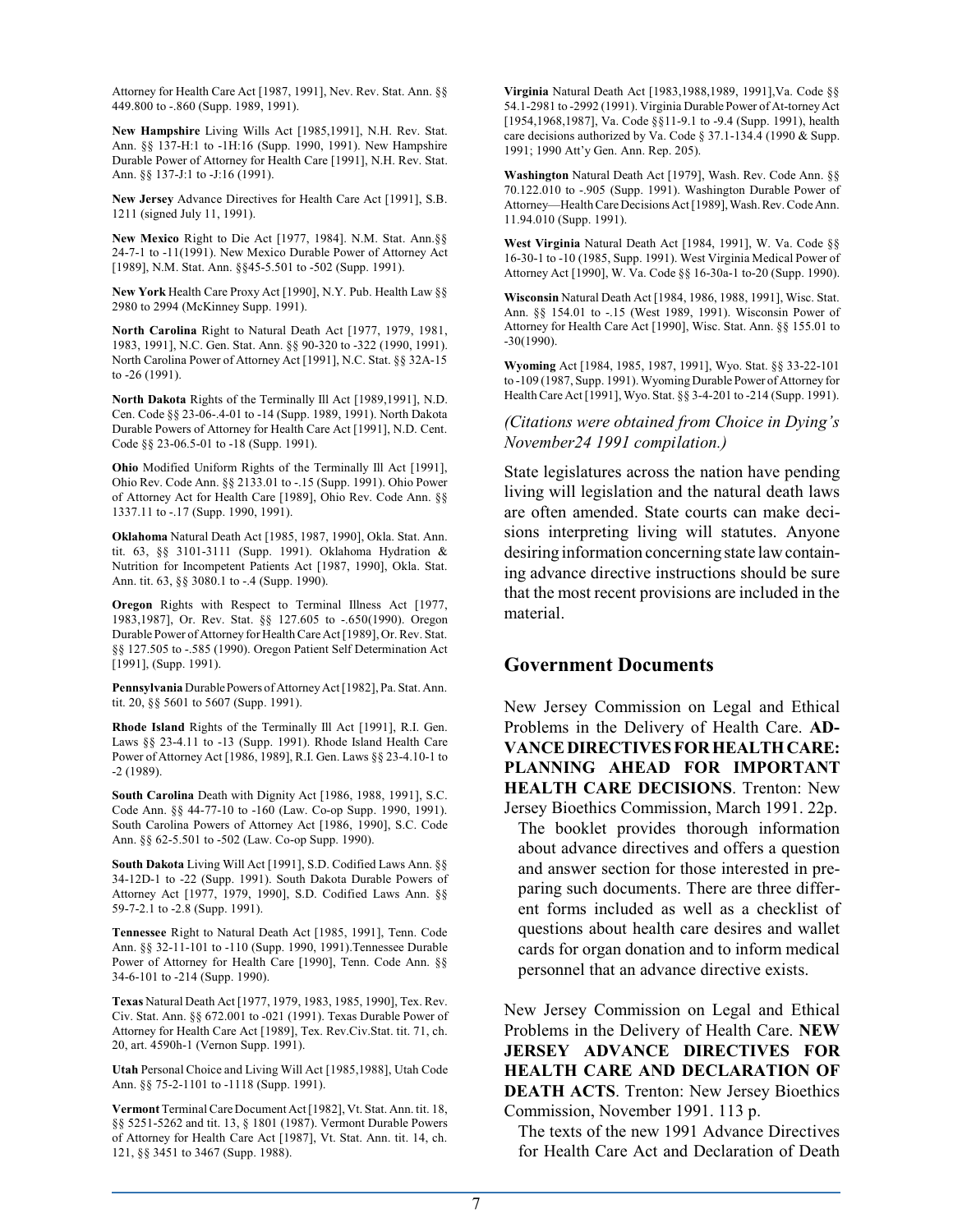Act are included along with relevant commentary. Three advance directive forms and a discussion of the brain dead or damaged patient make up the appendix.

New York State Task Force on Life and the Law. **LIFE-SUSTAINING TREATMENT: MAK-ING DECISIONS AND APPOINTING A HEALTH CARE AGENT**. New York: The Task Force, 1987. 180p.

The report is divided in two parts: Part 1 "The Social, Legal and Ethical Context for Treatment Decisions" which includes I. Choices and Dilemmas, II. The Right to Make Health Care Decisions: New York State Law, and III. The Ethical Dilemmas of Foregoing Treatment; Part 2 "The Health Care Proxy: Recommendations and Proposed Legislation" contains IV. Making Decisions in Advance: The Living Will and Health Care Proxy, V. The Health Care Proxy: The Agent's Authority, Obligations, and Protection, VI. Creating a Health Care Proxy, VII. The Obligations of Physicians and Other Health Care Professionals, VIII. Health Care Proxies in the Long-Term Care and Mental Health Settings, IX. Making the Proxy Work: The Need for Public Education and X. Conclusion. Also in- cluded are minority reports, proposed legislation, and hospital and nursing home policies.

U. S. President's Commission for the Study of Ethical Problems in Medicine and Biomedical and Behavioral Research. **DECIDING TO FORE-GO LIFE-SUSTAINING TREATMENT: ETHICAL, MEDICAL, AND LEGAL ISSUES IN TREATMENT DECISIONS**. Washington, U.S. Government Printing Office, 1983. 554 p. (Out of print at GPO; facsimiles are available from the National Technical Information Service, Springfield, VA 22161, document number PB-83236836.

In this extensive study, the commission indicates that neither criminal nor civil law precludes the mutual counsel of patient, physician and family members to make decisions regarding those who are terminally ill. Decision making and informed choice are examined and careful attention is given to the decision process for incompetent patients or seriously ill newborns. Explicit policies for resuscitation decisions and the use of hospital ethics committees are both advocated. Appendices include natural death statutes (through 1982) and statutes relating to appointment of proxy decision makers. The report has served as a reference and resource document since its publication.

Vermont Ethics Network. **TAKING STEPS TO PLAN FOR CRITICAL HEALTH CARE DECISIONS: ADVANCE DIRECTIVES**. Waterbury, VT: Vermont Ethics Network, 1989. 8 p.

The Vermont Ethics Network has prepared an informative and useful handbook using a question and answer format and including advance directive and a durable power of attorney forms which follow Vermont law. The back cover has wallet cards similar to the ones described above. (The Vermont Ethics Network is a group of 60 citizens interested in ethical issues in health care delivery and sponsored by the Vermont Health Policy Council. It was founded in the spring of 1988 and this is its first publication.)

## **Court Decisions**

*In the Matter of Selma L. Saunders*, 492 N.Y.S. 2d 510 (Sup. Ct. Nassau County, NY, July 16, 1985).

A woman who had executed a living will requested that the court determine its validity and effectiveness. Her petition was granted in part and denied in part. The court said that only the state legislature has the authority to enact a statute recognizing the validity of living wills, and that the durable power of attorney transfers to another the responsibility for decisions while Ms. Saunders "strives to maintain her own right to self-determination." The court deemed the document to be in the nature of an informed medical consent and the instructions could be fulfilled without additional expensive court proceedings in the course of the natural death process should she become incompetent to continue to express her wishes.

#### *John F. Kennedy Memorial Hospital Inc. v. Bludworth*, 452 So.2d 921 Fla. 1984.

The Supreme Court of Florida reversed a lower district court decision that held in the case of Francis Landy, a comatose terminally ill patient who had executed a living will, that her guardian did not need to obtain court approval before removing her feeding tube in order for consenting family members, physicians, and the hospital to be relieved of civil and criminal liability. The higher court held that while patients have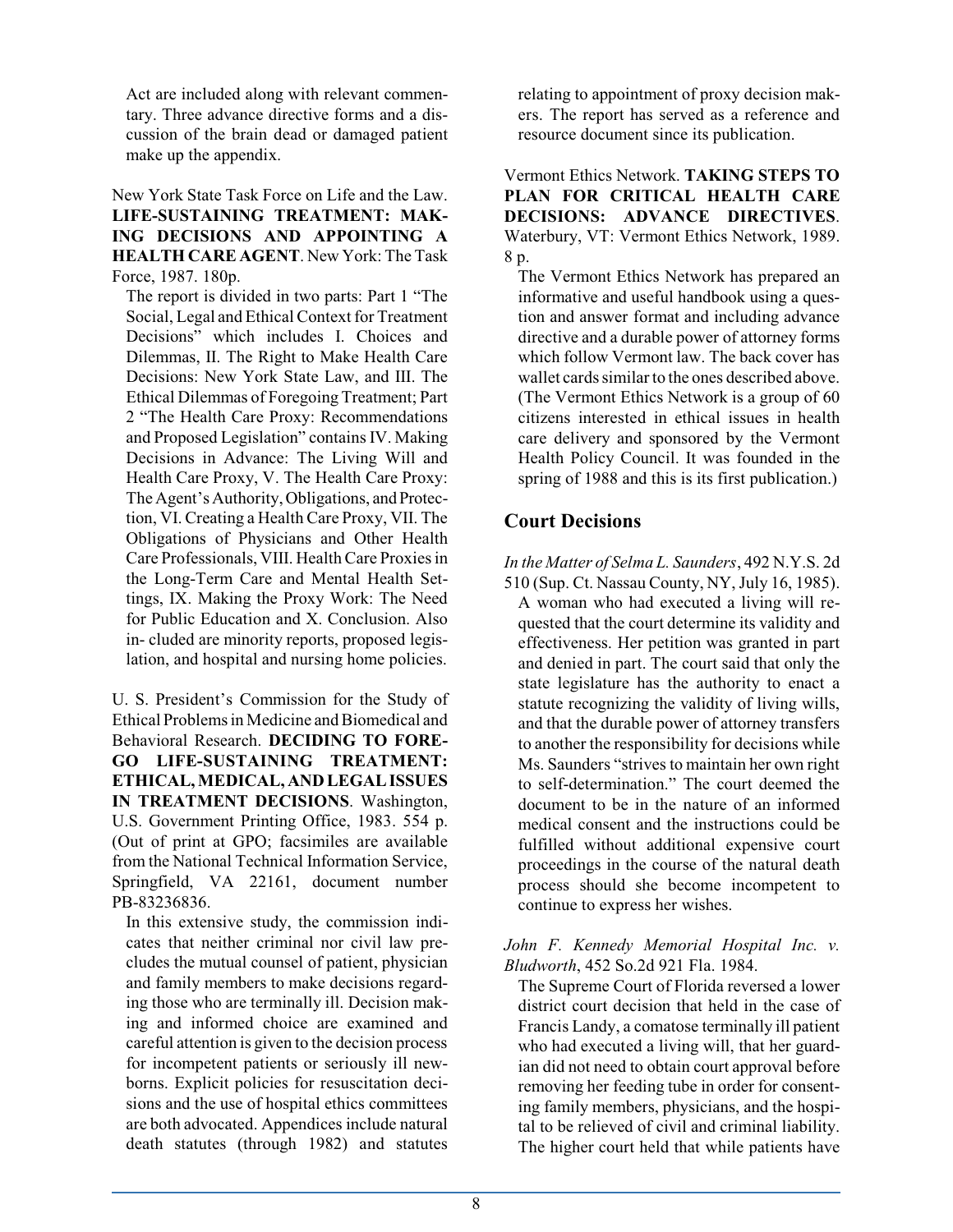the right to refuse extraordinary means of artificial support and that living wills are persuasive evidence of intention, the courts still are always open to hear about circumstances caused by disagreement or wrong motives or malpractice which may need judicial intervention.

## **Books/Manuals**

American Bar Association Commission on Legal Problems of the Elderly. **PATIENT SELF-DETERMINATION ACT STATE LAW GUIDE**. Washington: American Bar Association, August 1991. 41 p.

The publication provides information about the Patient Self-Determination Act, the guiding principles of state law in the area of health decisions, and information about advance directives from the legal viewpoint of patients' rights.

American Hospital Association. **PUT IT IN WRITING: A GUIDE TO PROMOTING ADVANCE DIRECTIVES**. 45 p. Chicago: AHA Services, 1991 (P0 Box 92683, Chicago, IL 60675-2683).

Prepared for hospitals, this guide provides information necessary for compliance with the federal Patient Self-Determination Act of 1990 and the Joint Commission on Accreditation of Healthcare Organizations' 1992 manual, which will require accredited hospitals to have policies and procedures on written advance directives in patient care. The document includes a question and answer section, a glossary, sample forms, information about the new federal law as well as state laws, copies of the association's Bill of Rights, and Patient's Choice of Treatment options, an annotated resource list, and a pamphlet suitable for patients.

### Campbell, Peter. **CHOICES FOR THE JOUR-NEY: DURABLE POWER OF ATTORNEY AND HEALTHCARE DECISION MAKING FOR RELIGIOUS**. St. Louis: Catholic Hospital Association, 1989. 60 p.

The author urges discussion of practical issues concerning health care and death along with philosophical issues for members of Catholic religious groups.

Cate, Fred H. and Gill, Barbara A. **THE PA-TIENT SELF-DETERMINATION ACT:** **IMPLEMENTATION ISSUES AND OP-PORTUNITIES**. Washington: Annenberg Washington Program, 1991. 73 p. (1455 Pennsylvania Avenue NW, Suite 200, Washington, DC 20004). A publication from the Communications Policy

Studies of Northwestern University's Annenberg Program, the document discusses the act in relation to the Cruzan case, implementation of the new law, and unresolved issues. The appendix offers information sources, a copy of the law, sample advance directives and other pertinent material.

Colen, B.D. **THE ESSENTIAL GUIDE TO A LIVING WILL**. New York: Prentice Hall, 1991. 146 p.

Journalist Colen says that he was originally opposed to the use of living wills, but has changed his position, and now thinks that it is absolutely necessary to have an explicit directive as the only way one has a good chance to be cared for in the manner desired. He says that having a health care directive does not guarantee avoiding the courts, but does provide physicians and family with the patient's competent wishes. He suggests a videotaped living will that would portray the actual patient spelling out his desires clearly. The book has a sample dialogue between the patient and a family member.

Concern for Dying (now Choice in Dying). **AD-VANCE DIRECTIVES PROTOCOLS AND THE PATIENT SELF-DETERMINATION ACT: A RESOURCE MANUAL FOR THE DEVELOPMENT OF INSTITUTIONAL PROTOCOLS**. New York: Concern for Dying, 1991. 39 p.

The manual explains the federal act and general protocols, offering five different specific protocols adopted by individual hospitals across the United States as well as one nursing home's protocol. The appendix reprints parts of Sections 4206 and 4751 of the Omnibus Budget Reconciliation Act of 1990 which contain The Patient Self-Determination Act.

Hackler, Chris; Moseley, Ray; and Vawter, Dorothy E. **ADVANCE DIRECTIVES IN MEDI-CINE**, Volume 2 in the series Studies in Health and Human Values. New York: Praeger, 1989. 196 p.

The 14 essays in this book were originally presented at a conference on advance directives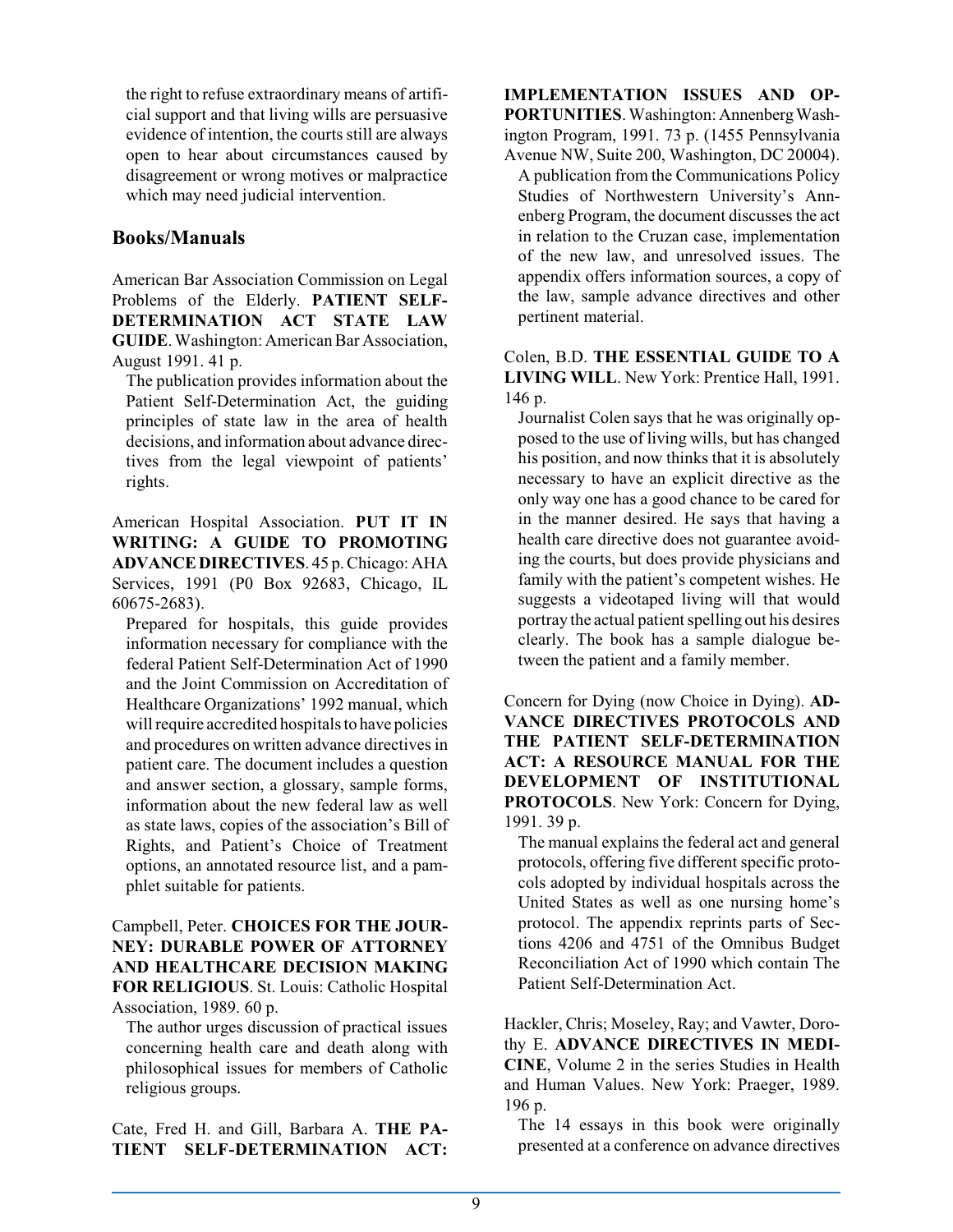held in Little Rock, Arkansas, in May 1985. Discussions of directives combined with specific topics include: choosing among alternative for-mats, interpreting proxy directives in clinical decision making, living will laws as public policy,legal analysis, financial enforcement, the elderly, healthy patients, the primary care physician, the denial of death, and self determination.

#### Smith, Bradley with Brallier, Jess. **WRITE YOUR OWN LIVING WILL HOW TO CRE-ATE A SIMPLE, LEGAL LIVING WILL WITH NONEED TOCONSULT ALAWYER**. New York: Crown, 1991. 97 p.

Attorney Smith explains the importance of the living will and provides anecdotal cases to illustrate situations where a living will could have changed the care received by patients. He offers an easy to read format for describing the state statutes and there are 30 different sample forms included in the book.

Society for the Right to Die (now Choice in Dying). **REFUSAL OF TREATMENT LEGIS-LATION: A STATE BY STATE COMPILA-TION OF ENACTED AND MODEL STAT-UTES**. New York: Society for the Right to Die, 1991. Looseleaf volume.

A comprehensive collection of all the extant living will and durable power of attorney for health care statutes from 1976 to 1991 act, this work supersedes their three earlier works, the **HANDBOOK(S)OFLIVING WILLLEGIS-LATION**. Published in a ring-binder format for updating, it contains an introductory overview, the laws, synopses, and the Uniform Rights of the Terminally Ill Act, drafted by the National Conference of Commissioners on State Laws.

## **Parts of Books/Journals**

The Hastings Center. **Part Three: Prospective Planning. Guidelines on Advance Directives.** *In:* **GUIDELINES ON THE TERMINATION OF LIFE-SUSTAINING TREATMENT AND THE CARE OFTHE DYING**. Briarcliff Manor, NY: The Hastings Center, 1987, pp. 76-84.

The section on advance directives offers definitions, a full description of how to develop, execute, and implement a directive as well as material concerning review, revision or revocation of these documents. Proxy decision makers are discussed, but the report notes that one of

the major goals of the document is to have persons plan their own treatment decisions while capable and competent.

Mishkin, Barbara. **Part III. New Approaches: Advance Directives.** *In her:* **A MATTER OF CHOICE: PLANNING AHEAD FOR HEALTH CARE DECISIONS**. Washington: The American Association of Retired Persons, 1986, pp. 19-35.

Lawyer Mishkin points out that advance directives do not create rights but allow one to exercise the fundamental right to make choices in health care. She says written instructions spare the family pain and guilt and relieve them of the burden of deciding what should be the chosen treatment. A sample living will form, typical provisions covered in statutes as well as living will limitations, witness requirements, revocation, durable power of attorney and special requirements for creating such powers of attorney, and a sample durable power of attorney form are all discussed in detail.

O'Rourke, Kevin D. and Brodeur, Dennis. **Advanced Directives: Living Wills and Durable Power of Attorney Acts.** *In their:* **MEDICAL ETHICS: COMMON GROUND FOR UNDER STANDING**, Volume II. St. Louis: Catholic Hospital Association Press, 1989, pp. 200-207.

The authors note that the advance directive movement will continue to grow, but say that the more helpful type will be the one that appoints a proxy who can have a meaningful and competent dialogue with health care personnel about the desires and values of the incompetent patient. The authors discuss burdensome care, the question of the validity of the documents, patient competency when the documents were written, and other problems faced by hospitals and in-stitutions in this area of living wills and durable power of attorney.

Pellegrino, Edmund D. and Thomasma, David C. **FOR THEPATIENT'S GOOD:THE RESTO-RATION OF BENEFICENCE IN HEALTH CARE**. New York: Oxford University Press, 1988. [Index: Living Will, pp. 19, 41, 84, 97, 129, 163-164, 166-167, 169, 188, 191, 201.]

According to the authors, problems can arise that make "simplistic appeals to living wills and patient preferences so dangerous in the ethics of medicine."(p. 84), underscoring the need for the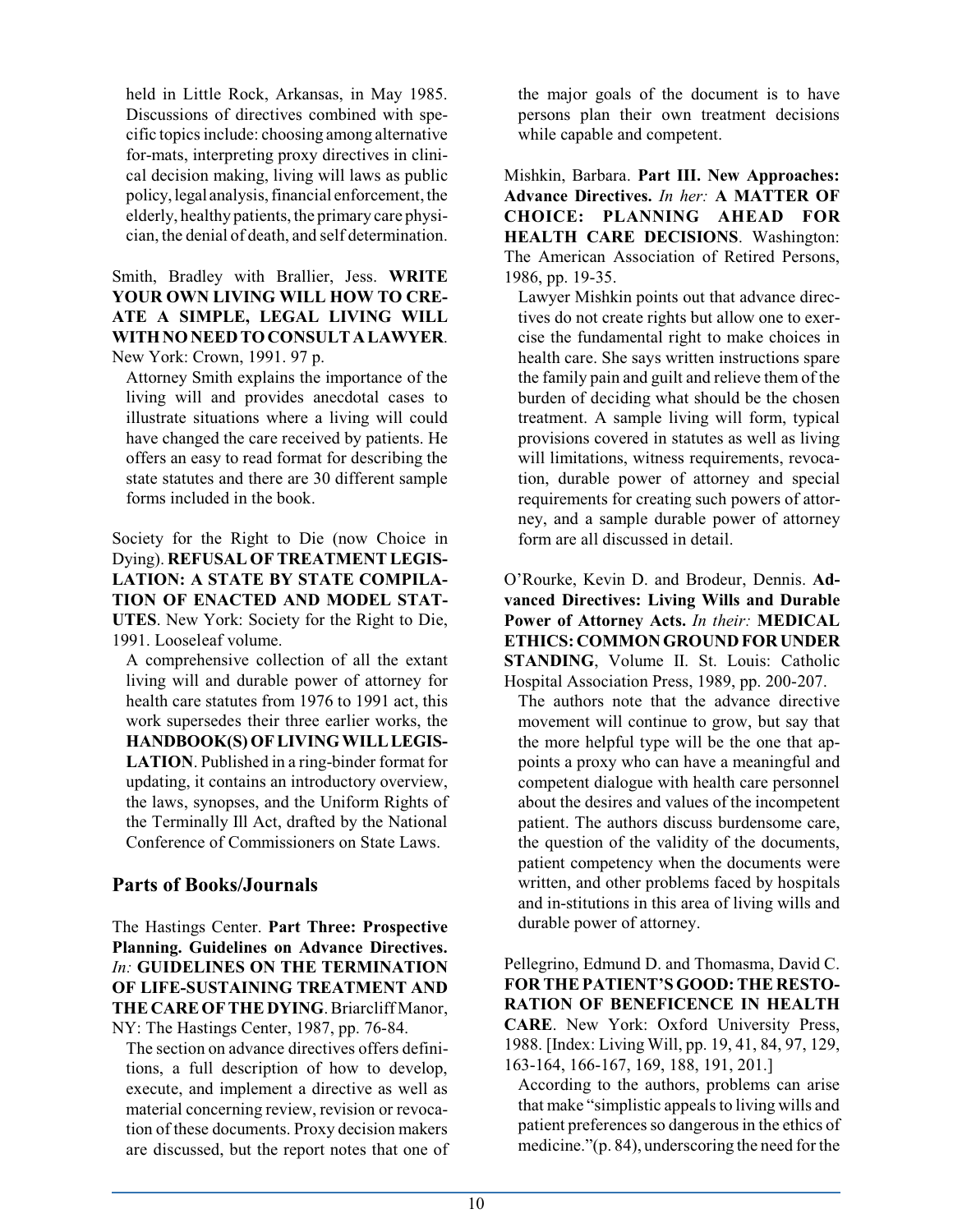physician to act in the best interests of the patient. Those given durable power of attorney can act on behalf of the patient without having to anticipate every circumstance. The authors suggest a series of steps to follow to ensure that patient, physician and family arrive at an outcome pleasing to all, pointing out that the physician should not feel less responsibility because a living will exists. The question of economic standards of care raises further questions according to the authors.

Rouse, Fenella, *et al.* **Practicing the PSDA**. Special Supplement, *Hastings Center Report* 21(5): S1-S16, September-October 1991.

Nine authors contributed to this special section which was prepared as part of the Hastings Center project "Making Advance Directives Work: Implementing the Patient Self-Determination Act". The PSDA section includes a general background of the Act; a discussion of its effect on nursing homes and in acute care; an analysis of not following a patient's advance directive, a broad view of other law available for patients' rights; information about surrogate authority; community education, institutional questions and answers; and a view of other ways to understand this new law.

Scully, Thomas and Scully, Celia. **The Living Will, the Durable Power of Attorney and Naming a Proxy: The Pluses of Thinking Ahead.** *In their:* **PLAYING GOD: THE NEW WORLD OF MEDICAL CHOICES**. New York: Simon and Schuster, 1987, pp. 92-123.

The Scullys emphasize the patient's freedom to accept all treatment or to say no, but point out that since legal matters are important, the person who wishes to direct health care must discuss all facets with an attorney, the physician, one's family and any other person the patient believes should participate. They urge selectivity in choice of a physician and health care setting and say that after institutional admission, the patient should relay exact feelings about life support systems to everyone concerned. These statements should be backed up by written directives.

Veatch, Robert M. **Dying Morally: The Formation of a Workable Public Policy.** *In his:* **DEATH, DYING AND THE BIOLOGICAL REVOLUTION: OUR LAST QUEST FOR** **RESPONSIBILITY**. New Haven: Yale University Press, 1976. Revised Edition, 1989, [Index: Advance Directives, pp. 6-7, 148-164, 241.]

Veatch provides some of the background development of the advance directive movement which was begun to shift health decision making from physicians to patients. He mentions written correspondence as early forms of such documents, and goes on to describe fully the elements of advance directives. A sample form is included along with basic provisions of legislation and information about the model uniform natural death act.

## **Articles**

Anderson, Gene C., *et al.* **Living Wills: Do Nurses and Physicians Have Them?** *American Journal of Nursing* 86(3): 271-275, March 1986.

This report of a survey of 500 nurses and 500 physicians indicates that 20% had advance directives and 48% were seriously considering executing such documents even if they had not done so. About 7% said that they would never sign such a document.

Annas, George J. **The Health Care Proxy and the Living Will**. *New England Journal of Medicine* 324(17): 1210-1213, 25 April 1991.

Writing that medicine is 'awash' in forms, Annas offers information about the background of living wills and notes their limitations. He notes the trend to designate health care proxies for decision making and says physicians should enter into the process with their patients. A model Massachusetts health care proxy is appended.

Areen, Judith. **The Legal Status of Consent Obtained from Families of Adult Patients to Withhold or Withdraw Treatment**. *Journal of the American Medical Association* 258(2): 229-235, 10 July 1987.

Georgetown University Law Center Dean Areen's review article discusses emerging legal standards concerning the withholding or withdrawing of medical treatment. She recommends the living will or durable power of attorney as a good way to avoid legal uncertainty surrounding family consent, and urges health care providers to encourage patients to prepare such advance directives.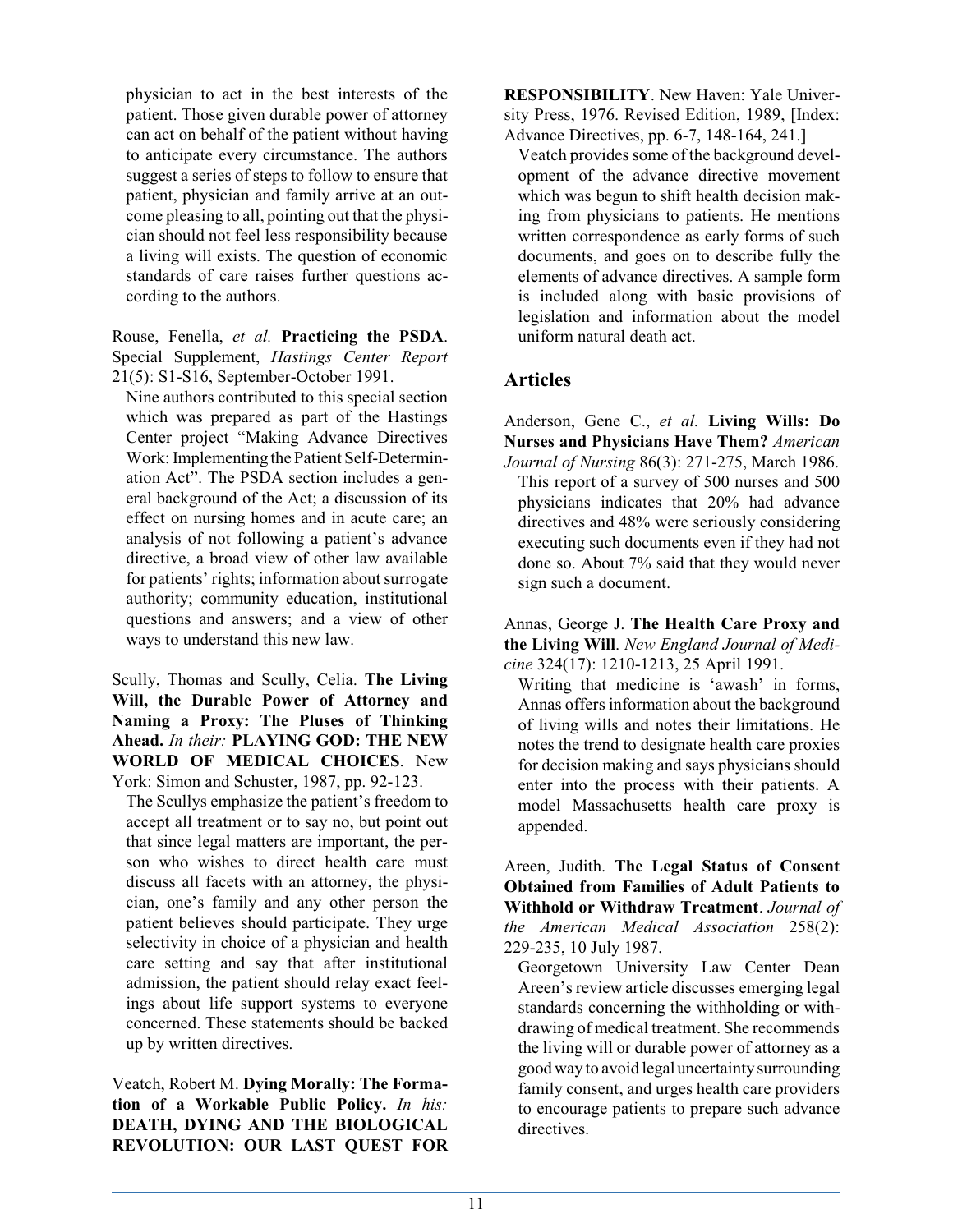Barry, Robert. **Advance Directives: No Guarantees of Patient Control**. *Medical Ethics for*

*Physicians* 3(3): 6, 10, July 1988.

Father Barry thinks that living wills give physicians legal protection when they remove medical treatments and offer no guarantee that a patient won't be "manipulated into rejecting treat-ments." He notes that the Catholic Health Association suggested form does not guarantee that patients will be treated according to their wishes and instead guarantees "normal care and ordinary medical treatments" The author calls such documents "a bad solution to a difficult problem."

Brodeur, D. **Bishops' Response to Act on Rights of Terminally Ill**. *Health Progress* 68(1): 22-25, 94, January-February 1987.

The National Conference of Catholic Bishops (NCCB) responded to the UniformRights of the Terminally Ill Act in 1986, indicating its preference that the act apply only to patients in the final stage of a terminal condition and including other specific concerns, such as protection of the fetus and the need for family communication.

Buchanan, Allen. **Advance Directives and the Personal Identity Problem**. *Philosophy and Public Affairs* 17(4): 277-302, Fall 1988.

In this extensive article philosophy professor Buchanan reviews the value and moral authority of advance directives. He discusses the difficulty of maintaining an individual's continuing personal identity if the person becomes incompetent.

Buchanan, Alien and Brock, Dan W. **Deciding for Others**. *Milbank Quarterly* 64(Supp. 2): 17-94, 1986.

The concept of personal competence, standards of competence, and the criteria for determining these standards are presented by the authors prior to their discussion of the scopes and limits of advance directives. They also focus on various principles of authority when proxy health decisions are needed.

Cantor, Michael D. **Learning from the Cruzan Decision: The Need for Advance Directives**. *Journal of the American Medical Association* 265(13): 1751, 1754, 3 April 1991.

Law/medical student Cantor says that physi-

cians must "educate themselves and their patients about the need for advance directive and the laws in their state." He suggests that they draft their own documents as samples for their patients.

Cohen-Mansfield, Jiska, *et al.* **Care and Preferences Regarding the Utilization of Life-Sustaining Treatmentin Nursing Home Residents**. *Archives of Internal Medicine* 151(2): 289-294, February 1991.

In this survey of nursing home residents, 103 persons were offered an opportunity to execute durable powers of attorney for health care and indicate their preferences about life support treatments under hypothetical levels of cognition. They tended to prefer sons or daughters as agents for decision making, but only about 25% executed a durable power of attorney for health care. The level of future function and the permanence of the treatment procedure were the determinants of their care choices. The authors point out the need to discuss such decisions while patients are still competent.

Cohen-Mansfield, Jiska; Droge, Janet; and Billig, Nathan. **The Utilization of the Durable Power of Attorney for Health Care Among Hospitalized Elderly Patients**. *Journal of the American Geriatrics Society* 39(12): 1174-1178, December 1991.

The authors interviewed 97 Georgetown University hospital patients, aged 64-97, and learned that 65% would choose their nearest relative to make health care decisions; 16% had already done so and 46% intended to appoint such a surrogate.

Dailey, Michael. **Euthanasia in Maryland: The Right to Die With Dignity?** *Journal of Contemporary Health Law and Policy* 5: 297-317, Spring 1989.

The author views Maryland's 1988 law among the most liberal in the area of health decision making. He urges stringent governance of the powers of surrogacy, particularly since the consideration of economics is a relatively new concept in health decisions.

Danis, Marian, et. al. **A Prospective Study of Advance Directives for Life-Sustaining Care**. *New England Journal of Medicine* 324(13): 882-888, 28 March 1991.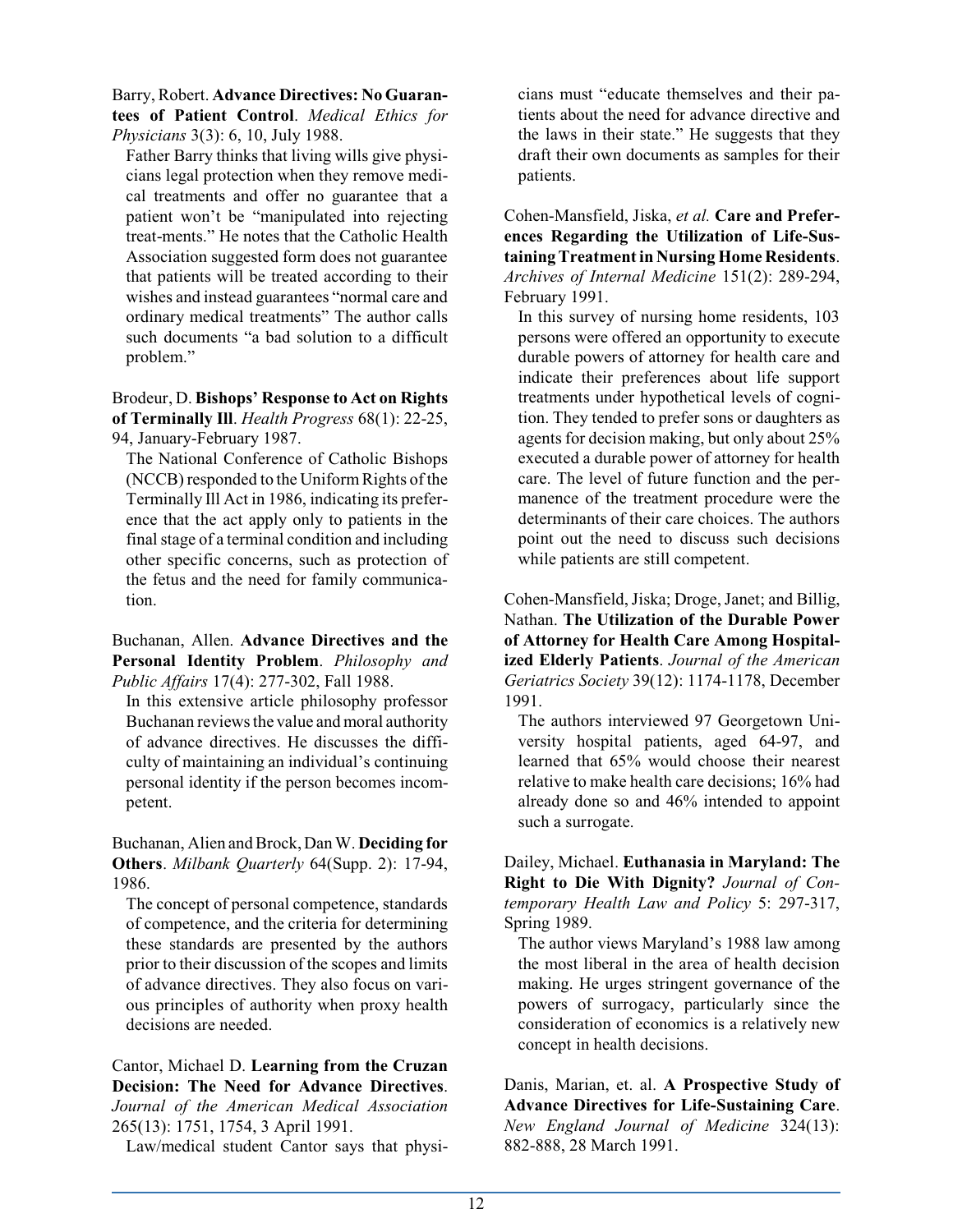In a study in one nursing home over a two year period, 126 competent residents and 49 family members of incompetent residents were interviewed and their preferences for care were placed in the medical record. An analysis of 96 'events' (hospitalization or death at the nursing home) indicated that care followed preference 75% of the time. Where differences occurred, six cases were given more aggressive care and 18 less aggressive care (largely because CPR was withheld). Inconsistencies were more likely in the nursing home. The sample patient preference form used in this study is appended.

Davidson, Kent W. and Moseley, Ray. **Advance Directives In Family Practice**. *Journal ofFamily Practice* 22(5): 439-442, May 1986.

The authors urge that the family physician have an active role in identifying patients who would benefit from writing an advance directive, noting that the physician could advise the most effective medical terminology for stating the document's provisions. The patient's physician could also explain the directive to specialists or to the patient's family.

Davidson, Kent W., *et al.* **Physicians' Attitudes on Advance Directives**. *Journal of the American Medical Association* 262(17): 2415-2419, 3 November 1989.

The authors surveyed 1,293 Arkansas physicians and found that 80% had a positive attitude toward the use of living wills, 55.9% had actual experience with the documents and 83.5% of these physicians had a more positive attitude following the experience. The authors indicate that benefits such as improved communication and trust, promotion of patient autonomy, and easier and more confident treatment decision making, were substantiated by the results of the survey.

deBlois Jean; McGrath, Mary; and O'Rourke, Kevin D. **Advance Directives for Healthcare Decisions: A Christian Perspective**. *Health Progress* 72(6): 27-31, July-August 1991.

The authors offer an advance directive they prepared which reflects the view that advance directives, like other important life decisions, should be consistent with a person's religious faith and values.

Doukas, David J. and McCullough, Laurence B.

**The Values History: The Evaluation of the Patient's Values and Advance Directives**. *Journal of Family Practice* 32(2): 145-153, February 1991.

After a brief explanation of the living will and durable power of attorney, the authors recommend that physicians take a 'value history' from their patients to identify a patient's preferences and to give direction to medical decision making. Then an advance directive could be prepared based on these values. A three-page sample of such a questionnaire is included.

Downie, Jocelyn. **Where There Is a Will, There May Be a Better Way: Legislating Advance Directives**. *Health Law in Canada* 12(3): 73-80, 1992.

Ms. Downie provides information about Canadian legislation and discusses the legal status of advance directives. She offers cogent general arguments in favor of and against respecting such directives, and for and against advance directive legislation.

Drane, James F. and Roth, Russell B. **Medical Decision Making for the Incompetent Patient**.

*Health Progress* 68(10): 37-42, December 1987. Competent patients are urged to fill out advance directives, but the authors say that the question of competence in a particular patient may present a problem. Noting that family, physicians and the courts can all be involved, the authors suggest that the physician may be the appropriate person to choose a surrogate for a patient with limited competence or to make decisions for the totally incompetent patient.

Emanuel, Ezekiel J. and Emanuel, Linda L. **Living Wills: Past, Present, and Future**. *Journal of Clinical Ethics* 1(1): 9-19, Spring 1990.

Pointing out changes in definitions of advance directives in the past few years, the Emanuels discuss the deficiencies of the living will which pertains only to termination of treatment in the dying. They include a copy of their 'medical directive' which provides treatment options for categories of conditions as well as an attempt to assess a patient's values.

Emanuel, Linda L., et. al. **Advance Directives for Medical Care—A Case for Greater Use**. *New*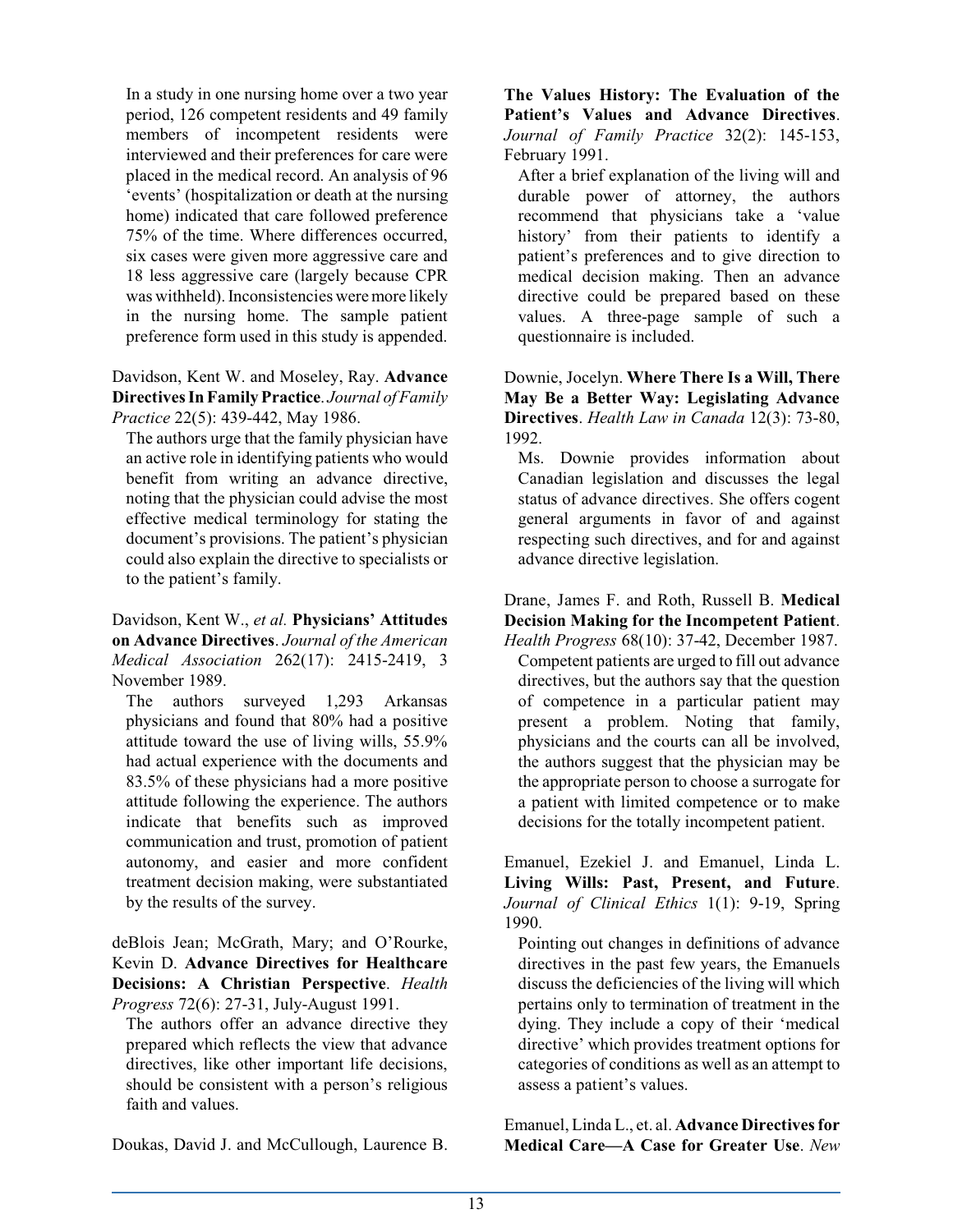*England Journal of Medicine* 324(13): 889-895, 28 March 1991.

The authors studied 405 patients and 102 persons from the general public in the Boston area and found that 93% of the patients and 89% of the public would like to have advance directives. About 70% of those queried indicated that if they were incompetent with a poor prognosis they would not want life-sustaining treatment. The authors recommend that physicians initiate discussion of advance directives with patients during regular office visits, and include a sample questionnaire.

Emanuel, Linda L. **The Health Care Directive: Learning How to Draft Advance Care Documents**. *Journal of the American Geriatrics Society* 39(12): 1221-1228, December 1991.

Saying that a healthy doctor patient relationship easily includes advance directive planning, Dr. Emanuel suggests a range of alternative plans to discuss with a patient, and provides a copy of a health care directive which covers actual situations and has pertinent questions and answers.

Fletcher, John C. and White, Margot L. **Patient Self-Determination Act to Become Law: How Should Institutions Prepare?** *Biolaw* 2(46-47): S509-S514, January-February 1991.

The authors explain what the law requires from various health facilities and briefly evaluate its strengths and weaknesses. An outline of the approach to the law which is planned at the University of Virginia Hospitals is discussed.

Gamble, Elizabeth R.; McDonald, Penelope J.; and Lichstein, Peter R. **Knowledge, Attitudes, and Behavior of Elderly Persons Regarding Living Wills**. *Archives of Internal Medicine* 151(2): 277-280, February 1991.

Seventy-five elderly North Carolinians were interviewed: 64% were aware of their state's living will law, but none had signed any advance directive and only 3% had discussed such a document with a physician. The authors say that 86% (65 persons) wanted only comfort care in terminal illness and 93% wanted their family to make decisions about terminal care if they were unable to do so. Improved physician patient re-lationship in the area of advance directives and medical care at the end is

recommended and the authors consider it appropriate for physicians to initiate such a discussion.

Gibson, Joan M. **Advance Directives in the 1990's**. *Midwest Medical Ethics* 6(4): 20-25, Fail 1990.

Discussing two innovations in advance directives, Ms. Gibson describes a medical directive which offers 12 medical interventions for the signer to consider and also a values history for the person to select beliefs, values, and preferences to aid in medical decision making. A sample four-page values form is part of the article.

Gillon, Raanan. **Living Wills, Powers of Attorney and Medical Practice.** Editorial. *Journal of Medical Ethics* 14(2): 59-60, June 1988.

Gillon notes the growing interest in living wills in Great Britain and cites the 1988 Working Party Report on Living Wills, which rejected the British Medical Association view that no laws were needed since physicians may make decisions and patients may inform them verbally or in writing. The author thinks that avoiding legislation is preferable and that in England use of proxy decision makers could be combined with the living will in a single document without a need for statutes.

Gordon, Geoffrey H. and Tolle, Susan M. **Discussing Life-Sustaining Treatment: A Teaching Program for Residents**. *Archives of*

*Internal Medicine* 151(3): 567-570, March 1991. The authors developed a training program for medical residents to practice discussion of advance directives. Goals were to provide technical knowledge of such directives, improve communication skills, to become aware of the need to discuss advance directives before onset of a critical illness, and to learn of possible problems which could arise in such talks.

Hackler, Chris. **Advance Directives and the Refusal of Treatment**. *Medicine and Law* 7(5): 457-465, April 1988.

Hackler writes that it is often impossible to refuse medical treatment unless the patient clarifies his desires at an early stage. He urges care in defining 'terminal' and suggests the use of a proxy decision maker instead of trying to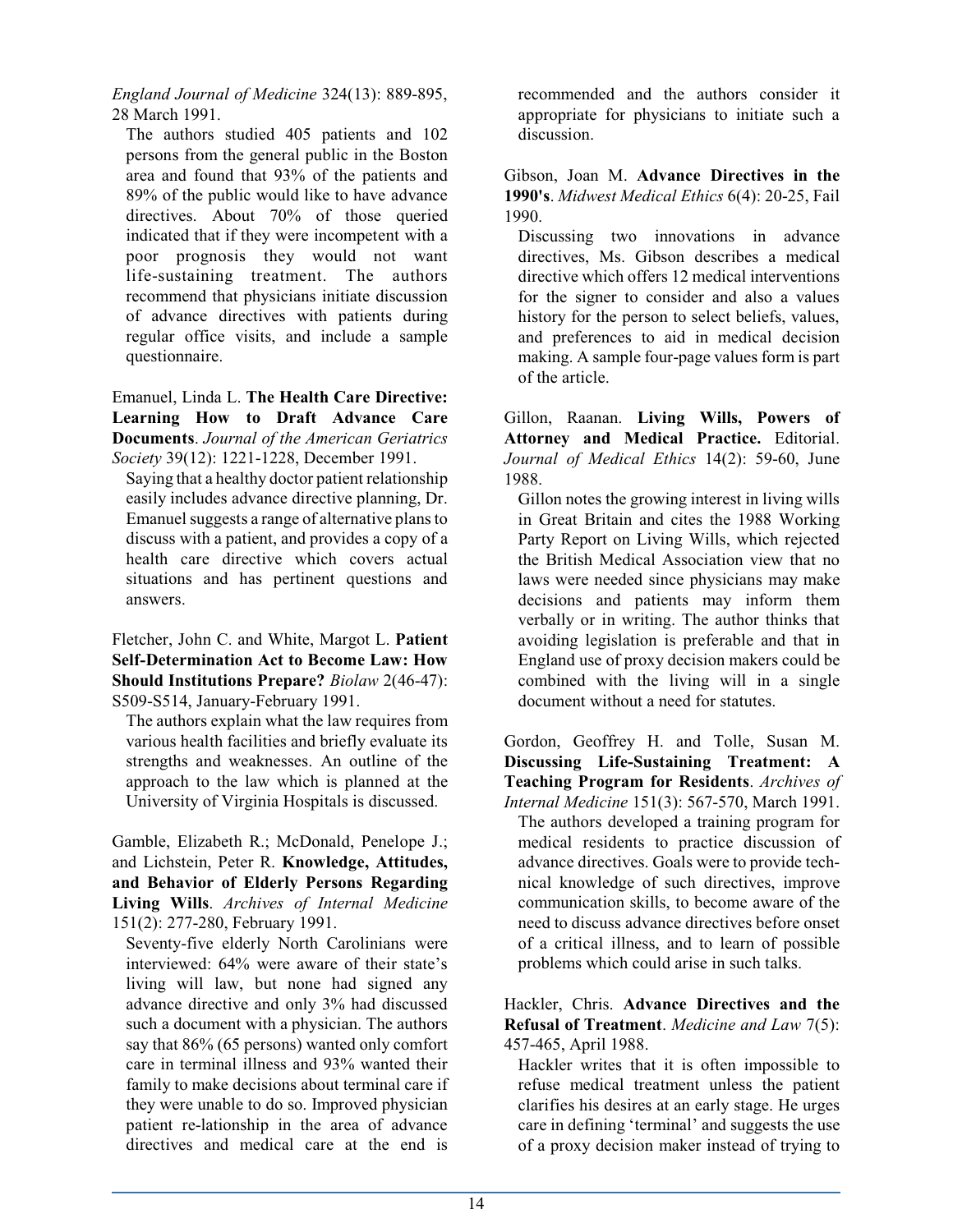provide for every possibility. Frequently family members assume this role, but anyone who has knowledge of the patient's preferences and can be trusted to follow themwould be suitable. The author suggests that refusing to pay medical and hospital bills for treatment rendered but not wanted might be an effective means of enforcing a patient's wishes.

#### Heintz, L. L. **Legislative Hazard: Keeping Patients Living, Against Their Wills**. *Journal of Medical Ethics* 14(2): 82-86, June 1988.

The author indicates that living will legislation can erode patient rights by insisting that the patient be qualified by others before interventions are withheld or withdrawn and urges that great care be taken to avoid a "legal morass."

High, Dallas M. **Planning for Decisional Incapacity: A Neglected Area In Ethics and Aging**. *Journal of the American Geriatrics Society* 35(8): 814-820, August 1987.

Conducting a survey among 40 non-institutionalized elderly, High questioned them on their knowledge and preferences about advance directives and proxies. About 90% knew of such documents but only 18% had living wills and 15% had appointed a proxy health decision maker. He thinks that legislatures and advocacy groups should aid in helping family involvement and be alert to the moral power and dimension of family care giving.

House, Deborah M. **Advance Medical Directives and the Role of the Church**. *Christian Century* 108(35): 1137-1139, 4 December 1991.

After explaining advance directives, Ms. House urges churches to discuss the issues presented by these documents and to offer counseling by educated clergy.

Korlandt, Catherine E.M. **AIDS and Living Wills**. *Aids and Public Policy* 5(4): 157-166, Winter 1990.

The article says that the most significant problem for the AIDS patient who executes a living will is whether the disease can be defined as a terminal condition. The author discusses various state regulation definitions concerning life- sustaining procedures and notes that the AIDS patient will continue to have difficulty exercising the right to refuse treatment. She recommends broader natural death acts which would protect hospitals from liability and patients from unwanted treatment.

Lambert, P.; Gibson, J.M.; and Nathanson P. **The Values History: An Innovation In Surrogate Medical Decision-Making**. *Law, Medicine & Health Care* 18(3): 202-212, Fall 1990.

Expressing the values held by the patient is complementary to drawing up advance directives according to the authors. They have drawn up a six page Values History which includes such questions as how a person would like an obituary to read. They think taking such a history is an important process which can inform surrogate decision making.

Lazaroff, A.E., and Orr, W.F. **Living Wills and Other Advance Directives:EthicalIssues in the Care of the Elderly**. *Clinics In Geriatric Medicine* 2(3): 521-534, August 1986.

The authors point out that living wills have a narrow focus and their value may lie mainly in raising public consciousness. Although not problem free, durable powers of attorney are more practical. Incompetence will be an increasing problem as the population ages and physicians should play a leading role in education concerning the problem. The article is an informative discussion of the relevant issues for the patient, for the proxy decision maker, and for the physician.

McIntyre, Kevin M. **Shepherding the Patient's Right to Self-Determination: The Physician's Dawning Role**. *Archives of Internal Medicine* 152(2): 259-261, February 1992.

Physician McIntyre urges physicians to learn effective use of advance directives, and to overcome their reluctance to deal with death in the patient's clinical life. Physicians should participate in facilitating the patient's wishes, he says, and recommends a well-prepared proxy decision maker as the means to accomplish these ends.

Miles, John. **Choosing an Advance Directive**.

*Health Progress* 72(6): 24-26, July-August 1991. The Catholic Health Association's senior attorney urges those making advance directives to be precise and to understand their choices. For health care providers, he urges awareness of varied cultural and social backgrounds; a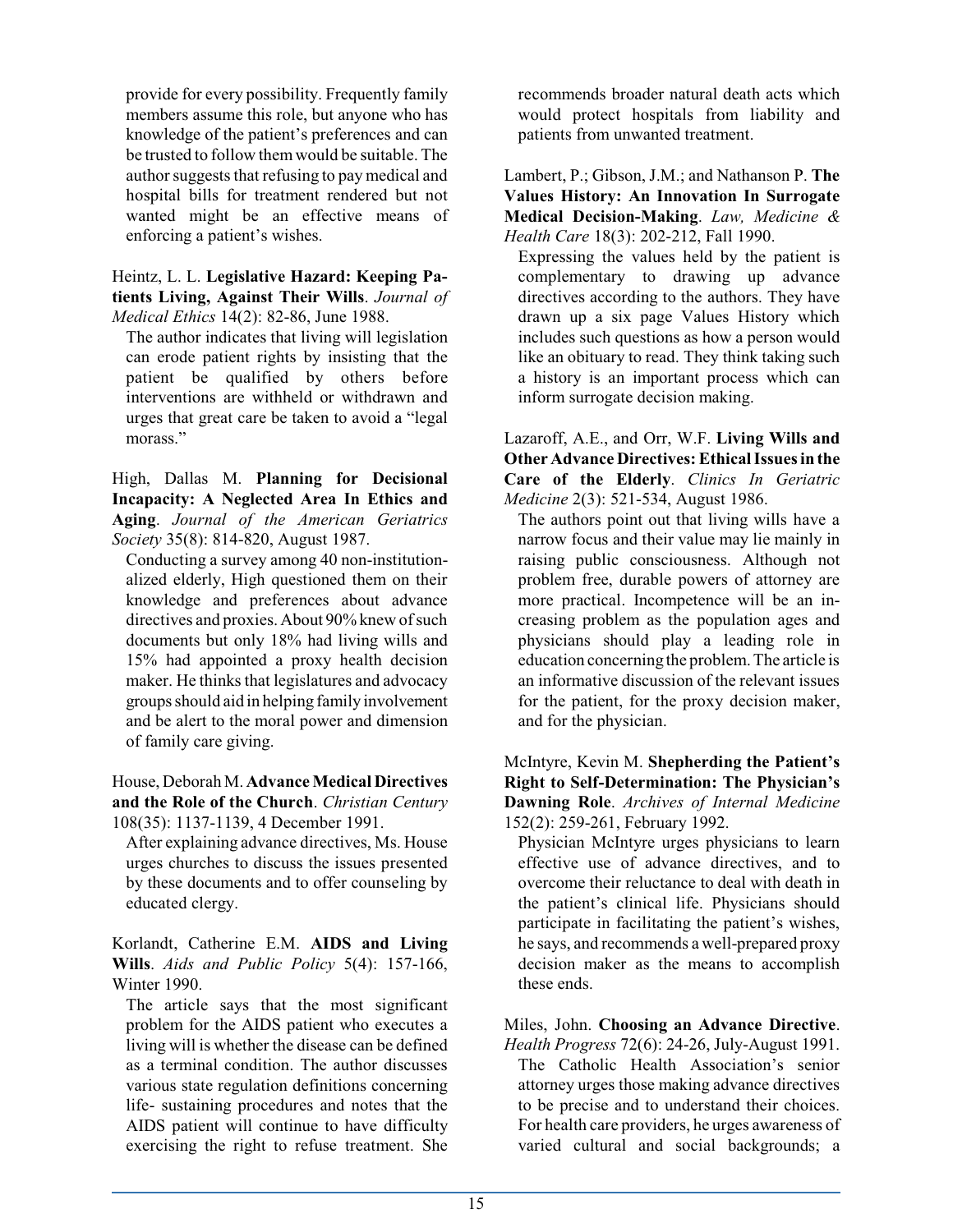sample durable power of attorney formis part of the article.

## Miles, John. **Protecting Patient Self-Determin-**

**ation**. *Health Progress* 72(3): 26-30, April 1991. Miles uses a question and answer format to clarify the part of the 1990 Omnibus Budget Reconciliation Act which requires that institutional health care providers give patients and residents written information about their rights to make decisions affecting medical treatment; He also provides information about institutional policies used in the implementation of patients' rights.

Murphy, DJ. **Improving Advance Directives for Healthy Older People**. *Journal of the American Geriatrics Society* 38(11): 1251-1256, November 1990.

Murphy thinks that the term 'DNR' should be changed to 'No ACLS' (Advanced Cardiac Life Support) to make clear what treatments the patient wants or does not want. The author says that more advance directives will be executed when physicians give their time and knowledge to discussing these documents with their patients. He recommends Medicare reimbursement for this primary care, and thinks savings will be made by "reducing expensive, undesired care for older people."

National Legal Center for the Medically Dependent and Disabled. **Medical Treatment Rights of Older Persons**. *Clearinghouse Review* 25(9): 1204-1217, January 1992.

Noting that the Patient Self-Determination Act applies only to adult patients, the article says that advance directives are problematic in two respects: 1) most documents are too general to be helpful and are poor substitutes for physician-patient dialogue; and 2) federal and state agencies are authorized to produce descriptions of subjects such as informed consent, power of proxy decision makers, or applicability of nutrition or hydration, which are broad in scope and controversial in subject.

#### Nelson, L. J. **How Should Ethics Committees Treat Advance Directives?** *Hastings Center Report* 18(4): 26-27, August-September 1988.

Lawyer Nelson points out that although the generic living will does not have the same legal effect as advance directives made in states with natural death act directives, such documents can have important legal significance offering ethical and legal expressions of the patient's wishes. He says hospital ethics committees will encounter such documents ever more frequently and must consider if the directives are applicable to the case being reviewed, if the patient's wishes are indicated, if the family confirms the content as consistent with the patient's known desires, and if the document has legal status, complying with the state's natural death act.

#### Obade, Claire C. **The Patient Self-Determination Act: Right Church, Wrong Pew**. *Journal of Clinical Ethics* 1(4): 320-322, Winter 1990.

Quoting various health and legalsources, Obade agrees with them that the goals of the Patient Self-Determination Act are supported by al most everyone, but she says that the hospital is not the place to make decisions about advance directives. The appropriate source of such information is the physician, not an institution, since "physicians have a duty to counsel and guide their patients to a greater degree than the regular vendor of good or services."

Overman, William and Stoudemire, Alan. **Guidelines for Legal and Financial Counseling of Alzheimer's Disease Patients and Their Families**. *American Journal of Psychiatry* 145(12): 1495-1500. December 1988.

A physician and a lawyer write to urge physicians to counsel patients and family as soon as there is a diagnosis of Alzheimer's disease. The issues of informed consent, competency, powers of attorney, guardianship, wills, and living wills are discussed. Planning ahead helps the family's burden and also the caretakers.

Peters, D.A. **Advance Medical Directives: The Case for the Durable Power of Attorney for Health Care**. *Journal of Legal Medicine* 8(3): 437-464, September 1987.

The article discusses fully the legal basis of living wills from the point of view of the right of self-determination. Peters points out their narrow focus and interpretative problems, and also the advantages as well as the worries found in durable power of attorney documents.

Roe, Joy M., *et al.* **Durable Power of Attorney**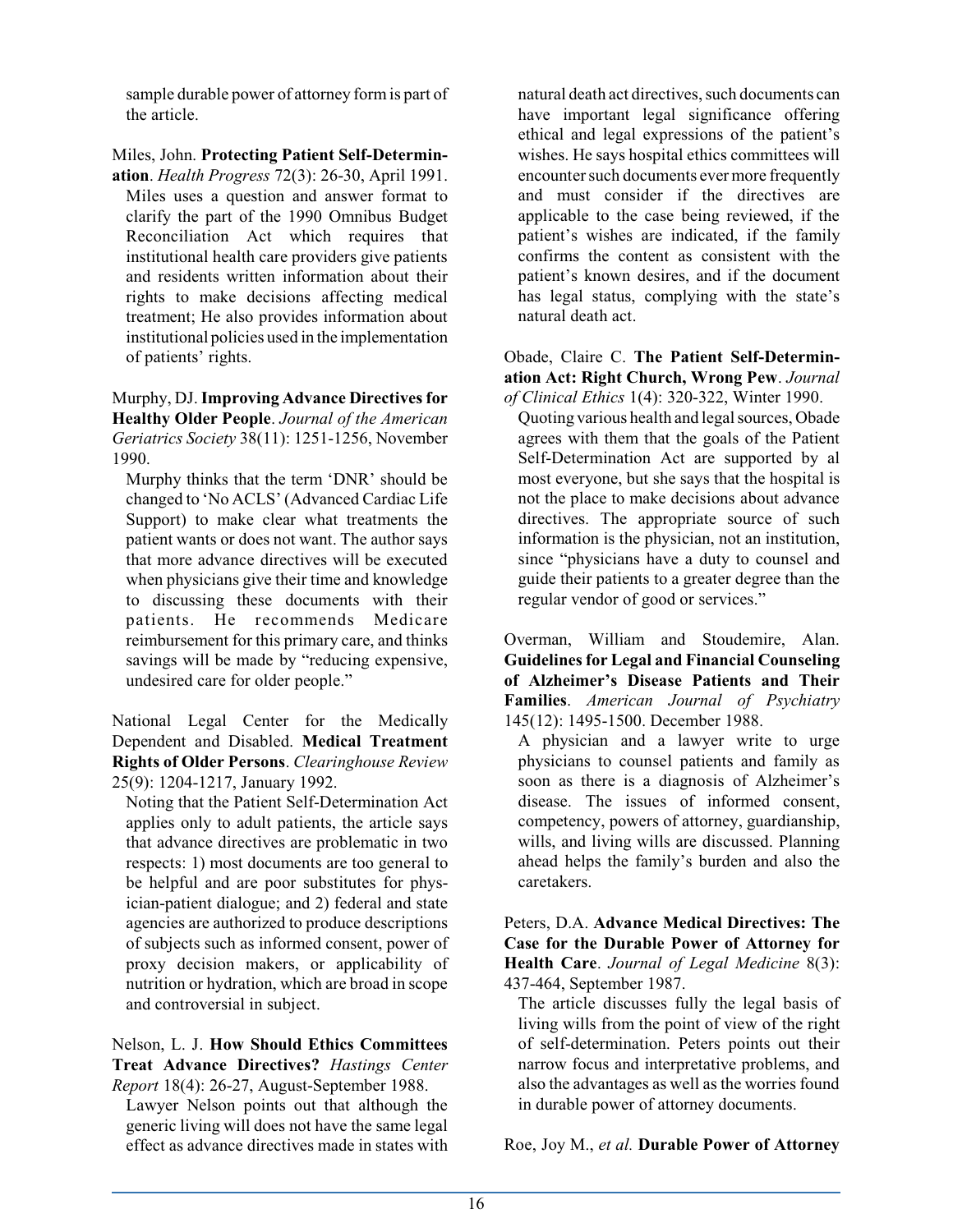**for Health Care: A Survey of Senior Center Participants**. *Archives of Internal Medicine* 152(2): 292-296, February 1992.

A study of 59 healthy aged persons found that only 21 or 36% had durable powers of attorney; 13 of them had not given a copy to their physician. The authors comment that the new PSDA will provide impetus for execution of advance directives, but note that their subjects had difficulty in choosing a proxy to make health decisions.

#### Rouse, Fenella. **Advance Directives:Where Are We Heading After Cruzan?** *Law, Medicine & Health Care* 18(4): 353-359, Winter 1990.

Rouse, director of Choice in Dying, comments on legal cases where courts ruled on the right to die. She says that the U.S. Supreme Court in the Cruzan case did not require clear and convincing evidence that treatment could be withheld, but held that states could constitutionally require such evidence. She thinks that state legislatures must respond by giving guidance to patients and families to make informed choices.

Singer, Peter A.; *et al.* **Advance Directives**. *Canadian Medical Association Journal* 146(2): 127-134, January 15, 1992.

Singer was chairman of the Advance Directives Seminar Group at the University of Toronto's Centre for Bioethics, which prepared a paper with arguments for and against the principle of advance directives. The group suggests how such documents should be designed, when they should be updated, and how they should be used and enforced. It concludes that advance directives are a valuable method for people to express preferences about life-sustaining treatments.

Sugarman, Jeremy, *et al.* **Facts Associated with Veterans' Decisions About Living Wills**. *Archives of Internal Medicine* 152(2): 343-347, February 1992.

Seventy ambulatory veterans were interviewed; 43% had never heard of advance directives. After the interview 4% had one, 33% intended to make a living will, 54% were undecided and 9% did not want one. Almost all (91%) believed that their treatment would not be affected by signing a living will.

Wachter, R.M., *et al.***Life-Sustaining Treatment for Patients with AIDS**. *Chest* 95(3): 647-652, March 1989.

Wachter says that physicians should be well informed on outcome data for AIDS patients and use well-established ethical principles to have patients express preferences about intensive care. Such patients should be encouraged to provide advanced directives or to designate surrogate decision makers.

## **Audiovisuals**

**In Your Hands: The Tools for Preserving Personal Autonomy**. 1987, VHS, 16½ min., color. Modern Talking Picture Service, 5000 Park St. N., St. Petersburg, FL 33709, tel. 800-237- 4599.

Helen Hayes and attorney Peter Strauss discuss living wills and durable power of attorney as a means of insuring personal choice in decision making.

**Living Choices**. 1991, VHS, 16 min., color. Carle Medical Communications, 110 W. Main St., Urbana, IL 61801-2700, tel. 217-384-4838.

Using different formats, this film explains the Patient Self-Determination Act by having a woman read the law and explain it, various possible "users" discuss what they think about living wills or durable power of attorney, a physician speaks on doctor patient communication, and concludes with all of them participating in a question and answer segment.

**Partners in Health Care**. 1991, VHS, 15 min., color. California Health Decisions, 505 S. Main St., Ste. 400, Orange, CA 92668, tel. 714-647- 4920.

A short drama features discussion between family members about health care decisions, advance directives, and surrogate decision making.

**The Right to Die...The Choice is Yours**. 1987, VHS, 14 min., color. Society for the Right to Die (now Choice in Dying), 250 W. 57th St., New York, NY 10107, tel. 212-246-6973.

The film presents two "allowing to die" situations, and discusses living wills and proxy health care decision makers.

# **Additional Readings**